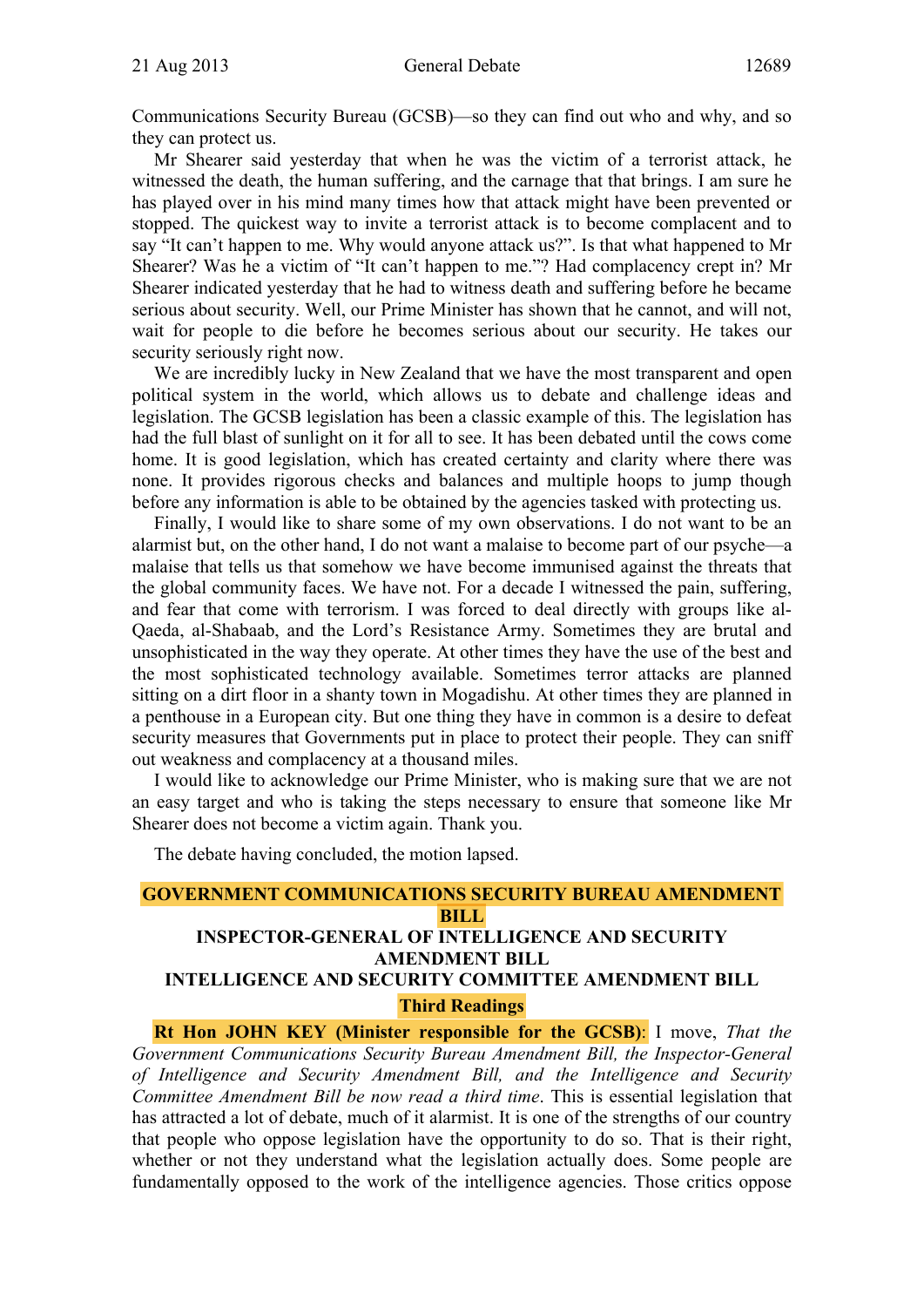the agencies almost on principle. As Prime Minister, I am not one of those people. That is because I have access to evidence that shows that without the Government Communications Security Bureau (GCSB) and the SIS, our national security would be vulnerable. There are threats our Government needs to protect New Zealanders from. Those threats are real and ever-present, and we underestimate them at our peril. New Zealanders are entitled to expect that their security is something that the Government takes seriously. We do, and we take it very seriously. But we cannot say that we take it seriously and then not make the tools available to allow our security services to do their job. That is the opposite of taking security seriously, and that is something that I will never do.

Over the past 4½ years that I have been Prime Minister, I have been briefed by intelligence agencies on many issues, some that have deeply concerned me. If I could disclose some of the risks and threats from which our security services protect us, I think it would cut dead some of the most fanciful claims that I have heard lately from those who oppose this legislation. But to disclose that work publicly would in some cases jeopardise it, and so I cannot. I can only assure New Zealanders that the GCSB is a necessary and valuable contributor to our national security, just as my predecessor, Helen Clark, said when she said much the same thing a couple of weeks ago.

Today, as the House debates this legislation, I think it is important that we all know why it is needed. It is not a revolution in the way New Zealand conducts its intelligence operations. It is not about expanding the powers of a mysterious intelligence empire. It simply makes clear what the GCSB may and may not do, and it fixes an Act passed under the Labour Government a decade ago that is not, and probably never has been, fit for purpose. So it is a great shame to see Labour now running away from sorting out the problems it created. But here, in the National Government, I recognise the importance of national security, and I am pleased that John Banks and Peter Dunne do too. I acknowledge Mr Dunne and Mr Banks for their efforts to strengthen this legislation. It is better legislation for their input.

The legislation makes clear the GCSB's three functions. These are information assurance and cyber-security, foreign intelligence, and assisting other agencies. The first of these functions allows the GCSB to help protect Government organisations and important private sector entities from cyber-attacks. This is a growing threat that targets our information and the intellectual property of our best and brightest. Already this year the number of logged cyber-attack incidents is larger than it was for all of last year. The GCSB's specialist skills can help protect departments and companies, and this legislation gives it a clear mandate to do that. A lot has been said about this, so I want to be clear about a few things. Firstly, cyber-security is about protecting our secrets. It is not about spying. The legislation requires the GCSB to get a warrant from the independent Commissioner of Security Warrants and me before it can intercept a New Zealander's communications. That warrant must be issued for a particular function—in this case, cyber-security. The clear intention of the function is to protect, not to spy.

The legislation also allows for conditions to be put on warrants, and I intend to do just that. I will not allow cyber-security warrants in the first instance to give the GCSB access to the content of New Zealanders' communications. There will be times when a serious cyber-intrusion is detected against a New Zealander, and the GCSB will then need to look at the content. That is why the legislation allows for that, but that should be the end point, not the starting point. So I intend to use a two-step process for warrants, requiring the GCSB to come back and make the case for a new warrant to access content only where the content is relevant to a specific threat. I also expect the GCSB to have the consent of the New Zealander involved unless there is a very good reason not to.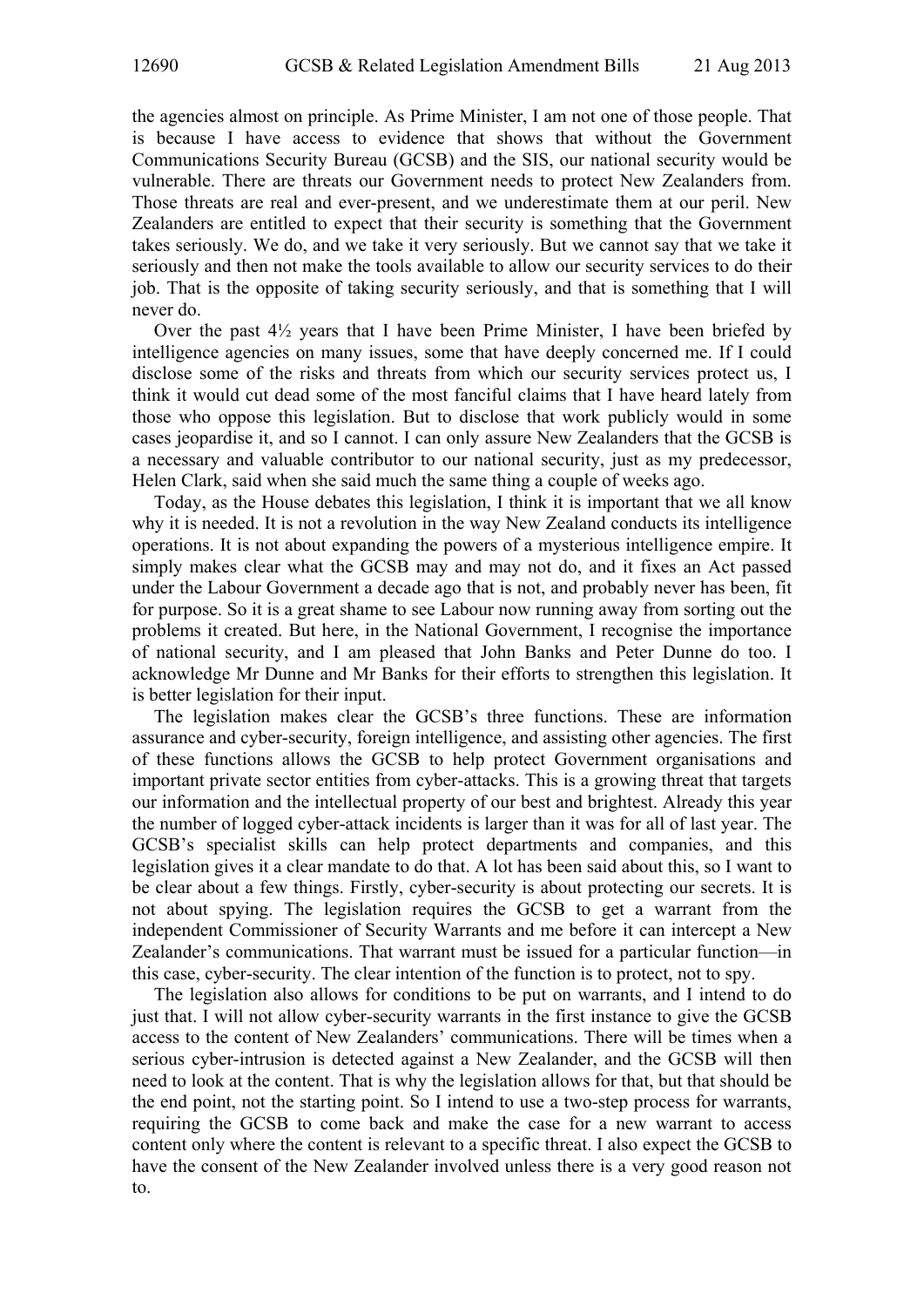The second function of the GCSB is, as I said, collecting foreign intelligence. That, by the way, is the largest proportion of the agency's work.

The third function allows the GCSB to assist the police, the New Zealand SIS, and the Defence Force. This is something it has been doing for more than a decade, including under the previous Government. At all times the GCSB believed that it was acting lawfully, as did the Inspector-General of Intelligence and Security and successive Prime Ministers. This is because the Government Communications Security Bureau Act said that it could assist others, but it also stated that it could not undertake surveillance on New Zealanders. No agency should operate with such an ambiguous legal framework. The Kitteridge review identified just 88 cases of assistance over 10 years, at an average of under nine people a year, so this is not, and never will be, about wholesale spying on New Zealanders.

The truth is that the GCSB has unique capabilities, and it makes no sense to duplicate those when they are so rarely used. Instead, we will make it clear that the GCSB can assist only those three agencies and only when they are able to show that they have the lawful authority to undertake the surveillance themselves. Nothing in this legislation allows for wholesale spying on New Zealanders—nothing. The legislation actually tightens—it does not widen—the existing regime.

I also want to be clear about another issue in the legislation, and that is metadata. There have been claims that this legislation offers no protection for metadata and that it allows for the wholesale collection of metadata without a warrant. None of that is true. Metadata is treated the same in the legislation as the content of a communication. So when the GCSB wants to access metadata, it is treated with the same level of seriousness and protection as if the GCSB was accessing the actual content of a communication, and there are protections around that.

The legislation is good legislation and it is necessary legislation. It fixes the problems with the current Act and clears up the ambiguities that Labour passed into law a decade ago. It puts in place a robust review of the intelligence agencies in 2015 and every 5 to 7 years thereafter. It requires more transparency through open public hearings for the financial reviews of the intelligence agencies. It requires the GCSB to tell New Zealanders how many times it has assisted other agencies and how many warrants and authorisations have been issued. It gives the GCSB a set of guiding principles. It acknowledges the importance of human rights, independence, integrity, and professionalism. It puts in place a stronger oversight regime, which will go some way to rebuilding confidence in the GCSB.

Let me finish by saying this. I have rarely seen so much misinformation and conspiracy about a subject as has been perpetuated about this legislation. That has some citizens agitated and alarmed, which I regret, but my regret about this would be nothing compared with the regret if this measure was not passed and New Zealanders were harmed because of the gap that currently exists in our security arrangements. This legislation is being passed today because its provisions are needed today. They are needed right now because there are threats against us right now. Others may play politics with the security and lives of New Zealanders, but I cannot, and will not, do so. That is why I commend this very good legislation to the House.

**DAVID SHEARER (Leader of the Opposition):** I start by first thanking the Prime Minister for coming to the House and explaining to us what his Government Communications Security Bureau (GCSB) legislation is, in fact, going to do, and may I recommend that next time the Government puts the clauses into the bill, rather than having to rely on a third reading.

Today we confront a challenge that countries around the world are grappling with: how we keep our countries safe from cyber-intrusion and terrorism. That threat is very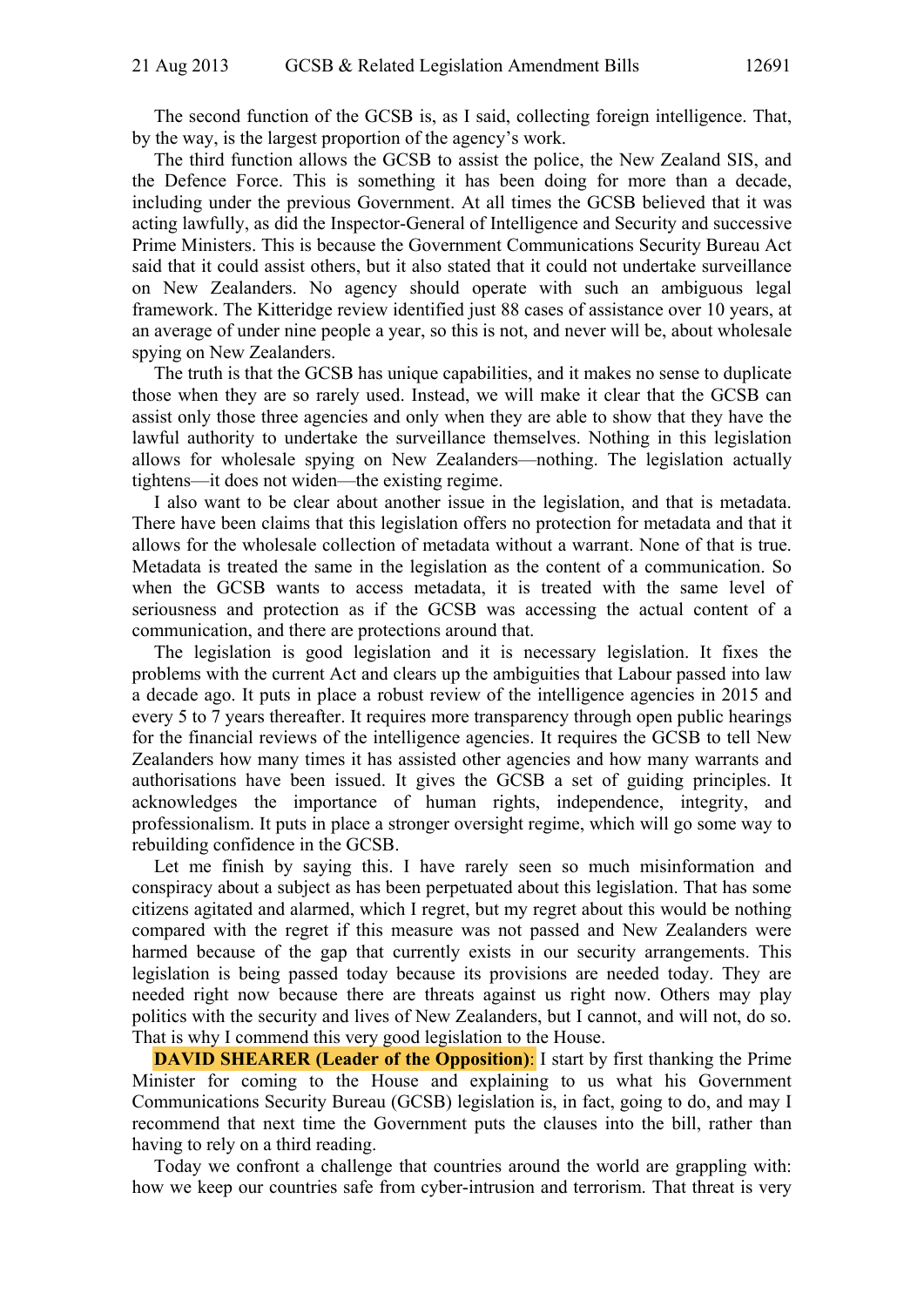real, and I have experienced it at first hand. I absolutely understand the critical importance of national security, and we in the Labour Party take that very seriously. But just as important is how we balance that with the need to protect our freedoms and our right to privacy. That is our challenge.

We are living in an age dominated by everything digital and developing at a pace without equal in humankind. Just a few short years ago we communicated solely via letters in the mail. That is a dying trade these days. Instead, the internet dominates our lives, and we use it to educate ourselves and others, to create new innovations, to communicate, and to do business at home and around the world. With it and other technology, almost anything can be found out about anyone at the touch of a button: where someone lives and works, what they do in their spare time, whom they talk to, and what they say—every detail of our most private moments that we hold sacred. In the wrong hands this technology can be used as a weapon to pry into our lives in a way that we all find abhorrent. We cannot completely prevent that kind of abuse by individuals and organisations with malicious intent. The power of the Government and its security agencies can play their part to combat that threat, but we must have confidence in those agencies, we must be clear about the limits, and we must trust the oversight that has been given to them.

The legislation being passed today was the perfect opportunity to be a world leader in addressing this area. The revelations of Bradley Manning and Edward Snowden have created global disquiet, but the sad fact about the GCSB legislation is that all that it has achieved is to fuel fear about the State's ability to pry, not about those threats that we may face. That has been because of the way the GCSB legislation was written and rammed through Parliament.

We could have seized the chance to thoroughly investigate how our intelligence sector works in an increasingly global environment. We could have robustly debated the rights and responsibilities of the State and when and how it should deploy the tools at its disposal for our national security. We could have based the legislation on the findings of a full and independent inquiry. We could have been a world leader, confronting these dilemmas and charting through a path that would act as a model for other countries. We have been a leader in the past. We led in giving women the vote in the 19<sup>th</sup> century, and we led in having a nuclear-free New Zealand in the  $20<sup>th</sup>$  century. This was our opportunity to lead again. That would have been a great starting point for restoring Kiwis' confidence.

Instead, this legislation is about simply getting across the line. It is about finding a quick remedy to a political hangover. John Key tells us that people do not care about this issue. Well, we know that that is not true. Thousands of New Zealanders have marched in the streets and gone to rallies, and there have been debates in workplaces, homes, and communities right across the country. They might not understand John Key's confused and complex explanations about how sections 8A and 8C relate to section 15 or section 14 or whatever, or the two-stage warrant process that he would be sure to put in place as Prime Minister. But they do not find this legislation at all reassuring. They have no faith that we have got the balance right or that we have fully thought through the consequences of this law.

Labour was open to negotiations from the beginning. We had a principled position that we needed a thorough inquiry right across our entire intelligence network, because that was fundamental to getting the solution correct. John Key did us the courtesy of listening, but he made it crystal clear that he was not interested in any compromise. He did not want to deal with Labour or anyone else because he already had Peter Dunne in the bag. He had the single vote, the one vote, that he needed to pass this legislation today. I find that deeply, deeply disappointing. This issue strikes at the heart of our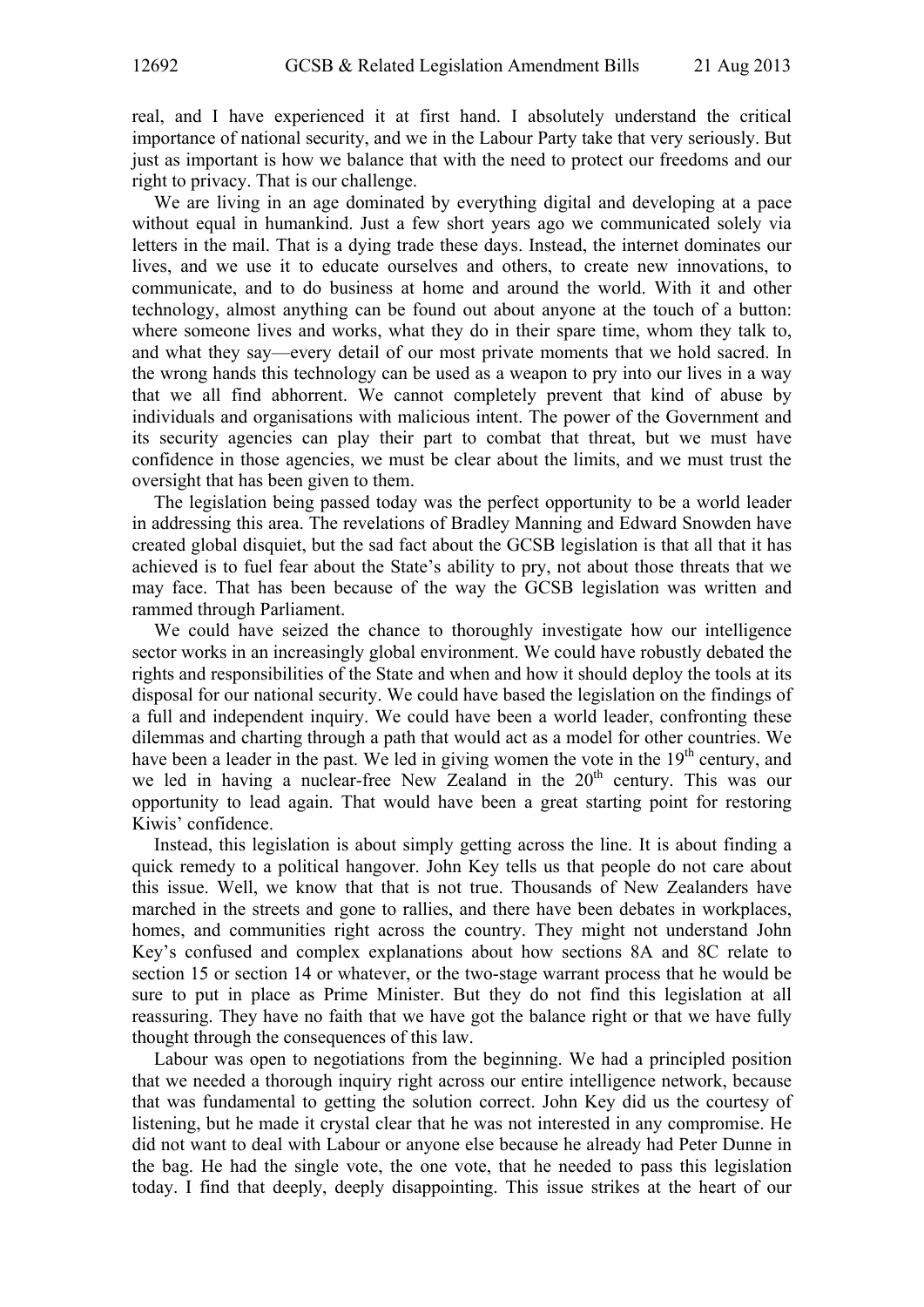society, our sovereignty, and our rights and freedoms as citizens of this country. It is too important to simply bring it back to a numbers game, to a situation where you have a willing buyer and a willing seller.

This is a sad day. We are passing legislation that is ad hoc, that is mickey mouse, and where you have to have a third reading to explain exactly what it will do. It will do nothing to reassure New Zealanders that their private lives are safe from the prying eyes of our spies. Right up to the last minute, the Prime Minister has been forced to clarify what the GCSB will actually achieve, whether it will be able to read your emails, how many warrants it needs, and what foreign powers it might share that information with. New Zealanders deserve much better than that. They deserve better than bad law. They deserve better than the loose law they are seeing in front of us today, the law that leaves them looking over their shoulders. New Zealand could have led the way in responding to an increasingly digital age and got the balance right between keeping our citizens safe and our personal freedoms intact.

There is hope, though. The next Government, a Labour-led Government, will take a different path. We will act on day one in office to commission the full review that we have promised. We will seek agreement across this Parliament for terms of reference. We will involve New Zealanders at every step of the way. We will replace this law with a world-leading one that is based on the findings of that comprehensive inquiry, because the only way we will ever win back people's trust, which has been so sadly lost right across this country, is to get an enduring solution that works in the best interests of this country. Thank you.

**Hon BILL ENGLISH (Deputy Prime Minister)**: Well, I think I heard in that speech a reference to a piece of legislation that "strikes at the heart of democracy". You would think that if this Government Communications Security Bureau (GCSB) legislation that we are debating for the—who knows—fifth or sixth time in this Parliament struck at the heart of democracy, the Leader of the Opposition could have told us how, but he did not. In fact, he pointed out that he needed a third reading speech from the Prime Minister to understand the legislation and show what was in it. That is negligent of his duty as the Leader of the Opposition because, uniquely among the issues a Government deals with, security issues are the ones in which the Leader of the Opposition participates. He participates. He is briefed, not on every issue, but on anything that matters, actually. He ought to know what is in this legislation before he gets to the Prime Minister's third reading speech, at 4 o'clock on a Wednesday afternoon, after 12 months of debate about this legislation.

That is what we have heard from the Opposition members. What we have heard is a whole lot of leftover, half-warmed rhetoric about democratic rights, and none of the attention to the detail, the law, and the balance that this issue deserves. They simply have not contributed—

#### **Hon Hekia Parata**: At all.

**Hon BILL ENGLISH**: —at all—to settling the issues that they say are so important. That makes some of us question their intent on this piece of legislation.

What this debate, which has been so shallow, has done is it has told us more about the state of the Labour Party and the Green Party than it has about security law. Security law, of course, is a bit complicated. That is why we are here—because the Labour Government got it wrong 10 years ago. It got it wrong.

**Grant Robertson**: Who voted for it, Bill?

**Hon BILL ENGLISH**: We voted for it.

**Grant Robertson**: You voted for it.

**Hon BILL ENGLISH**: We voted for it—yes, we did. And I think that is exactly the point. We voted for it because that regime was better than the one that was there before.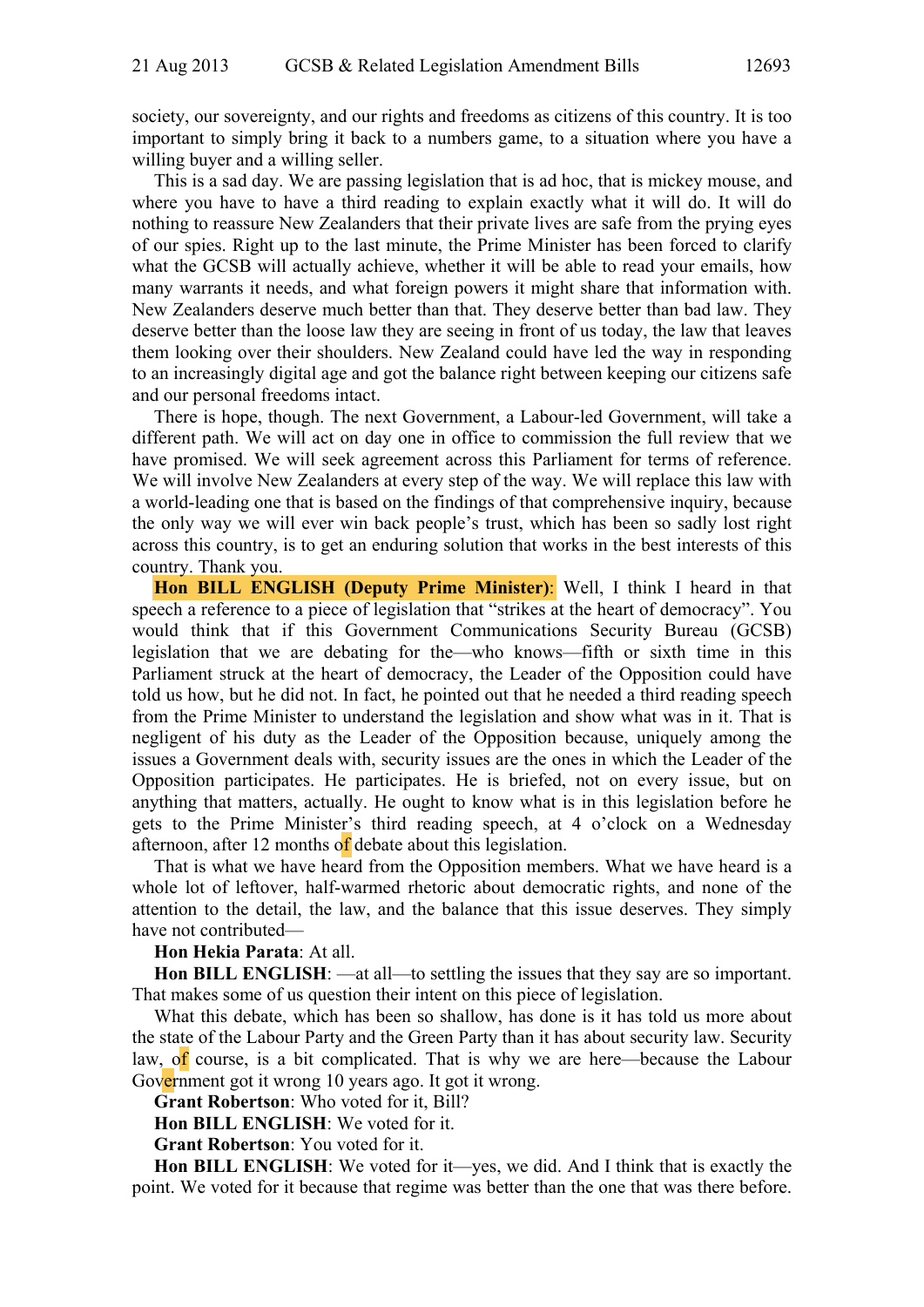There was a late change made to it that did not suit us politically, but we supported it because we believed that better security and intelligence law was important for New Zealand. What did this Labour Opposition do? Those members sat around in their student politics common room discussions and said: "Why don't we try to score some political points?", and now they have learnt a harsh lesson.

The Greens are much better at scoring political points. The Greens believe that there are no threats to New Zealand's national security. They believe that terrorism is a figment of the capitalist imagination. They are consistent—they are consistent. They score their political points. All the political benefit of opposing this legislation has gone to the Greens.

The Labour Party has deserted, for the first time in a generation, its longstanding role as trusted stewards of security and intelligence issues in the New Zealand Parliament. As the days go by, we have become more appreciative of the balancing and sensible impact that people like Dr Michael Cullen had on that Labour Party, and, to her credit on this issue, the Rt Hon Helen Clark, who in her whole career—and I have seen it unfold for 25 years—was always strong and clear on these security issues.

The Labour Party has shown that it is unsuitable to be a trusted Government on this issue, not because it raises some issues but because it shows a complete inability to deal with and resolve those issues. That was what was required here. We could have had an in-depth, informed debate about the details of this legislation that would improve it. We got that from Peter Dunne, the man who has been on the sharp end of privacy issues. We got it from Peter Dunne. He made suggestions that illustrated that he understood the rules, understood the threats, and understood the seriousness of the issues, and the Government adopted a number of those suggestions because they were sensible.

This piece of legislation was described in detail by the Prime Minister in a way that our political opponents have made sure the public did not understand. It is more cohesive legislation. There is much more transparency.

**Andrew Little**: What about the Law Society and the Human Rights Commission and the Privacy Commissioner—they didn't understand it, either?

**Hon BILL ENGLISH**: Well, the Human Rights Commission did not read it, either. The Human Rights Commission did not read the legislation. More cohesive legislation, more transparency, and more accountability—it is pretty simple. No activity can be conducted under this legislation without a warrant—no activity without a warrant. Secondly, there can be no warrant without scrutiny of that warrant. You cannot just issue it; it has got to be scrutinised. Thirdly, there can be no scrutiny of that issued warrant without independence—that is, independence from the people who signed the warrant. That is the core of this legislation, and nothing we have heard from the Labour Party today makes one single suggestion about any change to that legislation that improves the balance.

Labour has taken the position of someone who has no idea what they are doing. "We'll have a review. We'll have a review. We'll talk to everybody."—that is the Labour Party, which has been intimately involved with New Zealand security and intelligence issues since the day it became a political party. In recent years it has been fully briefed, in Government and in Opposition, as it did to us. When it comes to rewriting the law, with a whole lot of public interest in it, Labour has got nothing to say—nothing. That is because it chose the shallow, easy, short-term political pointscoring on which the Greens have not just outpointed those members but knocked them out. The Greens have not just outpointed them; they have knocked them out. I have to say that that has been a disappointment—a real disappointment.

It is possible that because the Labour Party has given up that role as a responsible leading political party, this legislation—it is possible—could have been better. It could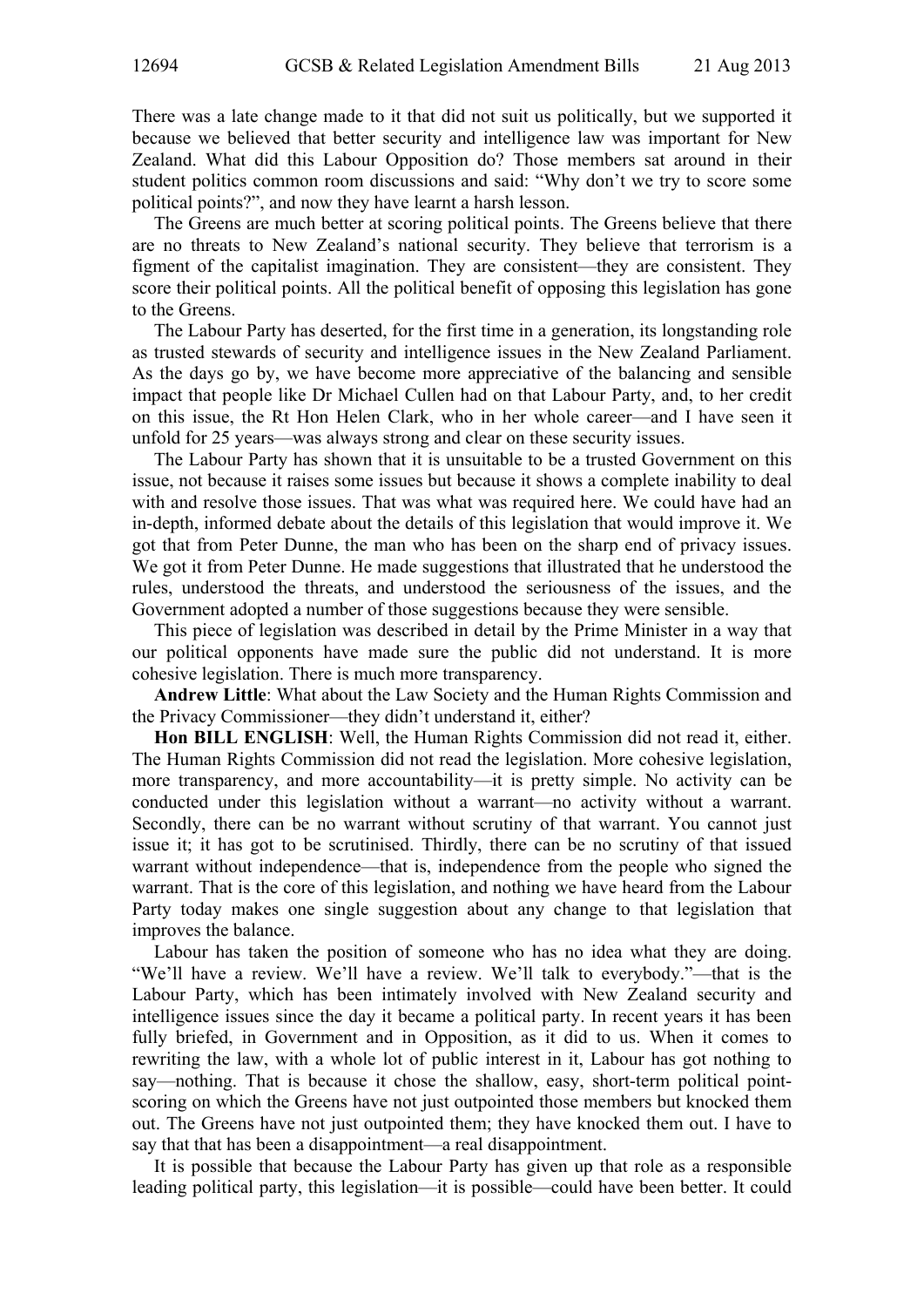have been better, but those members could not be bothered, because they had listened to Grant Robertson, who said to his leader, who has decent and sound instincts on this stuff: "No, take the short cut. Get the political points scored." Well, Russel Norman dealt to that strategy.

We probably will not have to do security and intelligence legislation for a while because this legislation is much better than the last legislation, and the last legislation the legislation passed by Helen Clark—was better than what existed before it. Before that, the GCSB had no legal framework whatsoever, and she, rightly, thought that that was a bit much and that there needed to be some framework. We have now intensified that framework in terms of accountability, cohesion, and transparency. That is why the National Government stands behind this legislation.

We are taking the responsible act of a Government that has been entrusted with the security of New Zealanders. We have improved the legislation. More people can see what is happening, and that is good. It is legislation that will stand the test of time. Do you know what I think? I think that if the Labour Party ever got to be in Government and did a review, this is what would come out at the end of it. I just wish that Labour members could have taken the bother to think it through this time and contribute to the debate, but they did not.

**GRANT ROBERTSON (Deputy Leader—Labour)**: New Zealand is a country that has been built on the values of democracy, independence, and transparency. We value our security. We value our privacy. A lecture from Bill English about the importance of security and independence, when it is his Government and John Key who have undermined New Zealanders' confidence in our security and intelligence agencies, is something we on this side of the House will not take. The politics that have been played here have been played by John Key, demeaning and diminishing any opposition to this bill and arrogantly dismissing agencies like the Human Rights Commission, the Law Society, Marie Shroff, who is the Privacy Commissioner, Sir Geoffrey Palmer, and Sir Bruce Ferguson—all of them dismissed out of hand by an arrogant, out-of-touch Prime Minister, John Key. We will not take that from this National Party.

As we stand here today, this Government Communications and Security Bureau (GCSB) legislation undermines those core New Zealand values of democracy, independence, and transparency. It damages our democracy, and the Labour Party opposes this legislation absolutely. It has been driven through by John Key and a National Party that has lost touch with the concerns of New Zealanders—the thousands of New Zealanders who have marched up and down streets across New Zealand, the 1,500 or 2,000 who showed up at the Auckland Town Hall, and the 50,000 who emailed *Campbell Live*. John Key dismisses those concerns as being wrong and irrelevant. He has lost touch with New Zealanders on this issue. He has lost touch, and arrogantly dismisses all of the concerns raised by genuine people who say to him: "You, John Key, are destroying the trust and confidence of New Zealanders in their security and intelligence agencies."

John Key is not taking New Zealanders with him on an issue that is so serious for our future. He is relying on a one-vote majority to fundamentally expand and change the powers of the GCSB—a one-vote majority that the person giving it has acknowledged was bought; willing buyer, willing seller. That is what changes the law today to expand the powers of the GCSB. The loss of confidence in New Zealand's security agencies lies at the feet of John Key. It started with his evasions around Kim Dotcom, his inability to front up to New Zealanders. He had to have every detail dragged out of him about that illegal spying, and then when it emerged that there was more illegal spying, the details of that had to be dragged out of John Key. He tried to cover it up for months.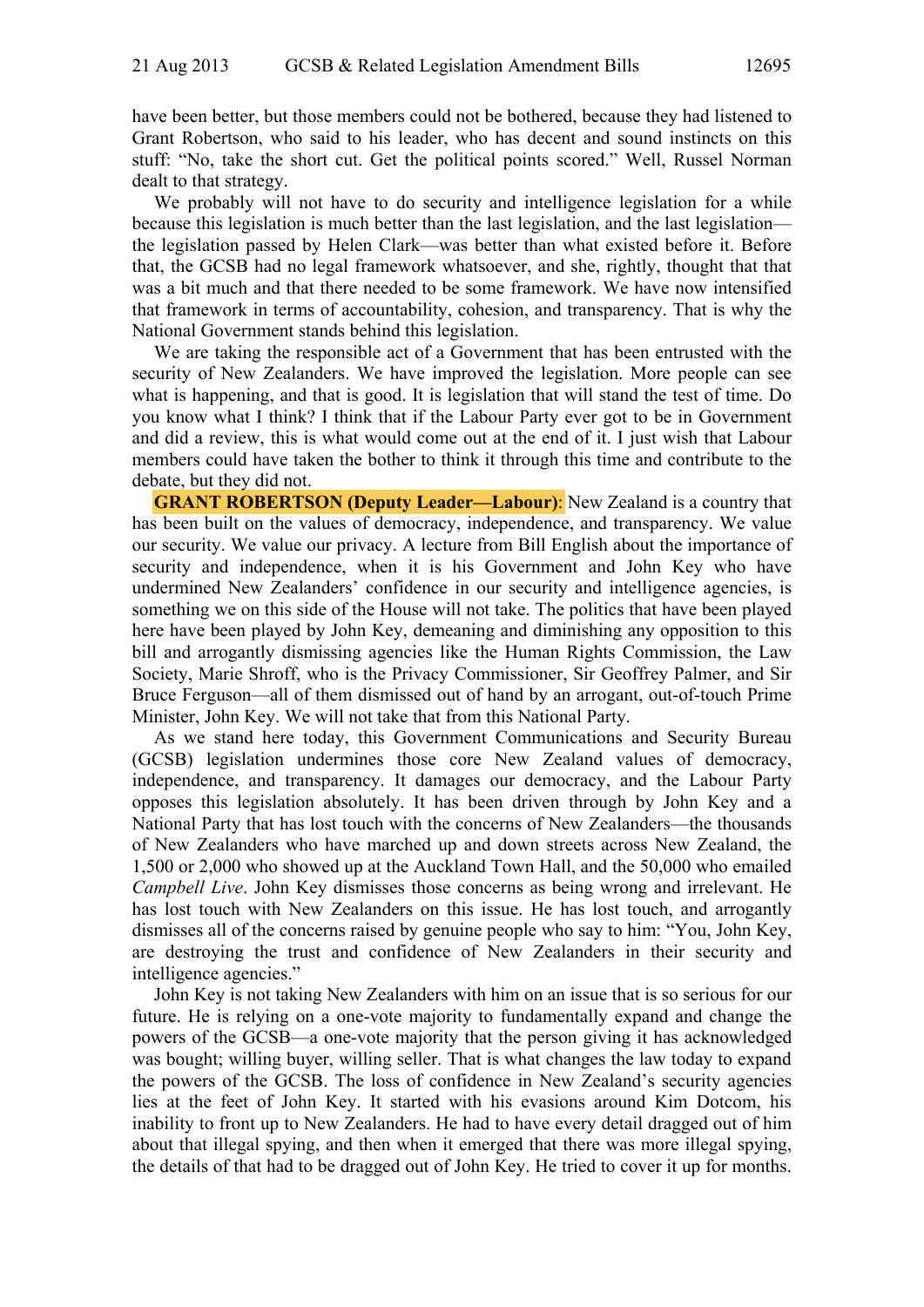He loses touch with New Zealanders and he loses their trust and confidence when he does that.

Then he appoints his childhood friend to run the GCSB. He pretends he did not contact him, and then it emerges that he did contact him. He was the only person interviewed for the position, Mr Key. That is not consistent with the values of New Zealanders. New Zealanders know it is wrong to appoint your mate to a job like that. That is so serious and important for New Zealanders, and that is what reduces the confidence and trust of New Zealanders in our security agencies.

Then John Key loses touch with the international events that are going on. We are not living in a vacuum here. There are things happening all over the world around the security of citizens and around how their privacy is treated. This was, as David Shearer said, an opportunity for New Zealand, a moment for New Zealand to say: "We understand how much the world has changed in a decade. Yes, this legislation needs to change, and we'll do that on the basis of the values of New Zealanders—on the basis of democracy, on the basis of independence, on the basis of transparency." But John Key did not take up that opportunity. He did not take New Zealanders with him. If there had been a review, that would have been an opportunity for a conversation with New Zealanders about what they want from their agencies. It would have taken New Zealanders with them and rebuilt that trust. But John Key ploughs on, trying to put a Band-Aid over the political wound that is the GCSB, and he does that at the expense of our democracy.

The Government and John Key have failed to make the case for this legislation. He threw out the al-Qaeda threat on *Breakfast with Si and Gary*. We had him stand up in the House today and say: "I can't tell you about all these terrible things that are happening, but, by the way, when I was talking to Si and Gary, I threw Yemen in." That is how much respect John Key has got for this Parliament. He puts that out there to Si and Gary, but he will not come to this House and be upfront with us. The work has not been done to build New Zealanders' confidence and trust into this bill.

John Key and Bill English have both said today that this bill does not expand the powers of the GCSB. That is wrong. It fundamentally does. It includes a brand new function for the GCSB. John Key chose to come to the House today and reinterpret section 8A, inserted by clause 6 of the legislation. He tells us today that he can define how warrants will be put under that legislation. Well, I say to Mr Key: "Put it in the law." Put it in the law if that is what you believe, because section 8A deals with something that New Zealanders are very concerned about—the question of whether or not the content of their emails and their communications can be looked at. It is clear that there is no clause in this legislation that provides that protection.

John Key says that section 8A is about protection. Well, how is he going to provide that protection? He is going to provide that protection by using the powers of the GCSB to spy, and therefore New Zealanders deserve to be protected. But you know what? New section 14, inserted by clause 12 of this legislation, which allegedly protects New Zealanders, applies to only one of the three functions of the GCSB. It does not apply to section 8A. So New Zealanders are not protected in this legislation when it comes to the cyber-security and information assurance function. Today in the Privileges Committee, Ministers from the National Government were horrified when they discovered that their metadata was suddenly going to be looked at. They were appalled by this. Well, if they are appalled by that, why will they not provide those same protections to ordinary New Zealanders whom they are so worried about? My colleague David Parker will talk more about that in the future.

I also want to refer to another expansion of powers that John Key will not admit to. Section 8C, inserted by clause 6, allows the GCSB to cooperate with other agencies and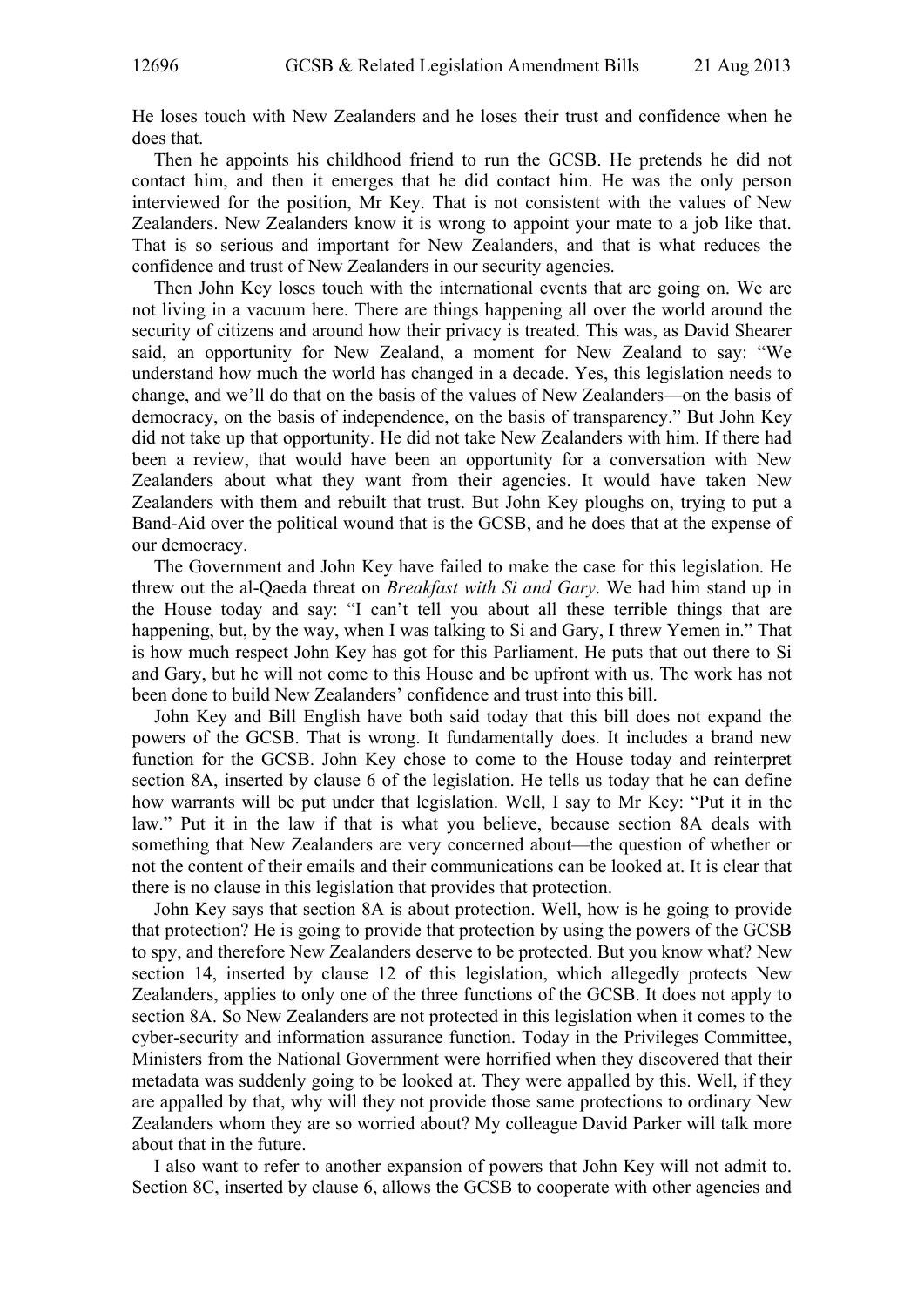provides support to them. Once upon a time, when that power was in the Government Communications Security Bureau Act 2003, it was limited to the safety of any person and the prevention or detection of a serious crime. Those criteria, those provisos, have gone. They have gone. Section 8C says that the GCSB can support the SIS, the New Zealand Defence Force, and the Police in any of their functions. Anything that they do, the GCSB is now able to work in that space. Remember that section 8C is not covered by new section 14, which protects the rights of New Zealanders.

This was an opportunity to improve the oversight mechanisms. A lot has changed in a decade in this country. We do need to improve the oversight mechanisms that were in the 2003 Act, but, instead, there is a tinkering around the edges that concentrates all the power in the hands of John Key, the very man who has ensured that New Zealanders' trust and confidence has disappeared from our security agencies. There is still an opportunity for a member of National to show some conscience and get up and cast their vote against this bill. John Banks could do it. He could listen to the libertarian part of his party—the ACT Party—that is telling him and saying to him that this is wrong and against the ACT Party's principles. He could vote against it. Peter Dunne could actually come good on his word when he said this: "New Zealanders will never be spied on." That is what he said. He said: "I would never vote for that.", but today he votes for that. He could turn it round.

What we need in this House is for MPs to stand up for New Zealanders' values of democracy and independence and transparency. The Labour Party is standing up for those values by opposing this bill today. When we are in Government, we will get rid of this law and we will replace it with a law that will restore the confidence of New Zealanders in their security agencies. It will get the balance between security and privacy, and it will support the values of New Zealanders. Labour will stand up for those values; today National trashes them.

**Dr RUSSEL NORMAN (Co-Leader—Green):** I rise on behalf of the Green Party to speak on the third reading of the "Big Brother Government Communications Security Bureau Amendment Bill". As the moment of truth approaches on this legislation, there will be 121 people in this House who will have to make a decision on how they feel about freedom. They have to make a decision as to which way they are going to vote about freedom. Are they going to vote for freedom—for liberty? Or are they going to vote against it? That, fundamentally, is the decision that everyone in this House—the 121 of us here—have to make.

This legislation is a fundamental constraint on freedom. It fundamentally restricts our freedom of expression. It reduces our freedom to live free from State surveillance. In that respect, it is legislation that reduces the freedom of New Zealanders. This is the moment of truth. This is not just an issue for New Zealand, because the Government Communications Security Bureau (GCSB), which this legislation considers, is part of a global spying network called the "Five Eyes". I think the global context is absolutely essential when considering this legislation.

A few days ago the *Guardian* newspaper revealed that it was forced by the Government of the United Kingdom to physically smash up the hard drives of its computers. We had the Government of the United Kingdom, which prides itself on being the home of freedom and liberty, to some extent, forcing the *Guardian* newspaper people to smash up their computer hard drives in the basement of their newspaper offices. That was because those computer hard drives contained information about the "Five Eyes" global surveillance network—the documents that were released by Edward Snowden.

Those documents have revealed to every citizen on planet Earth that the "Five Eyes" network, of which New Zealand is a member, is engaged in a global surveillance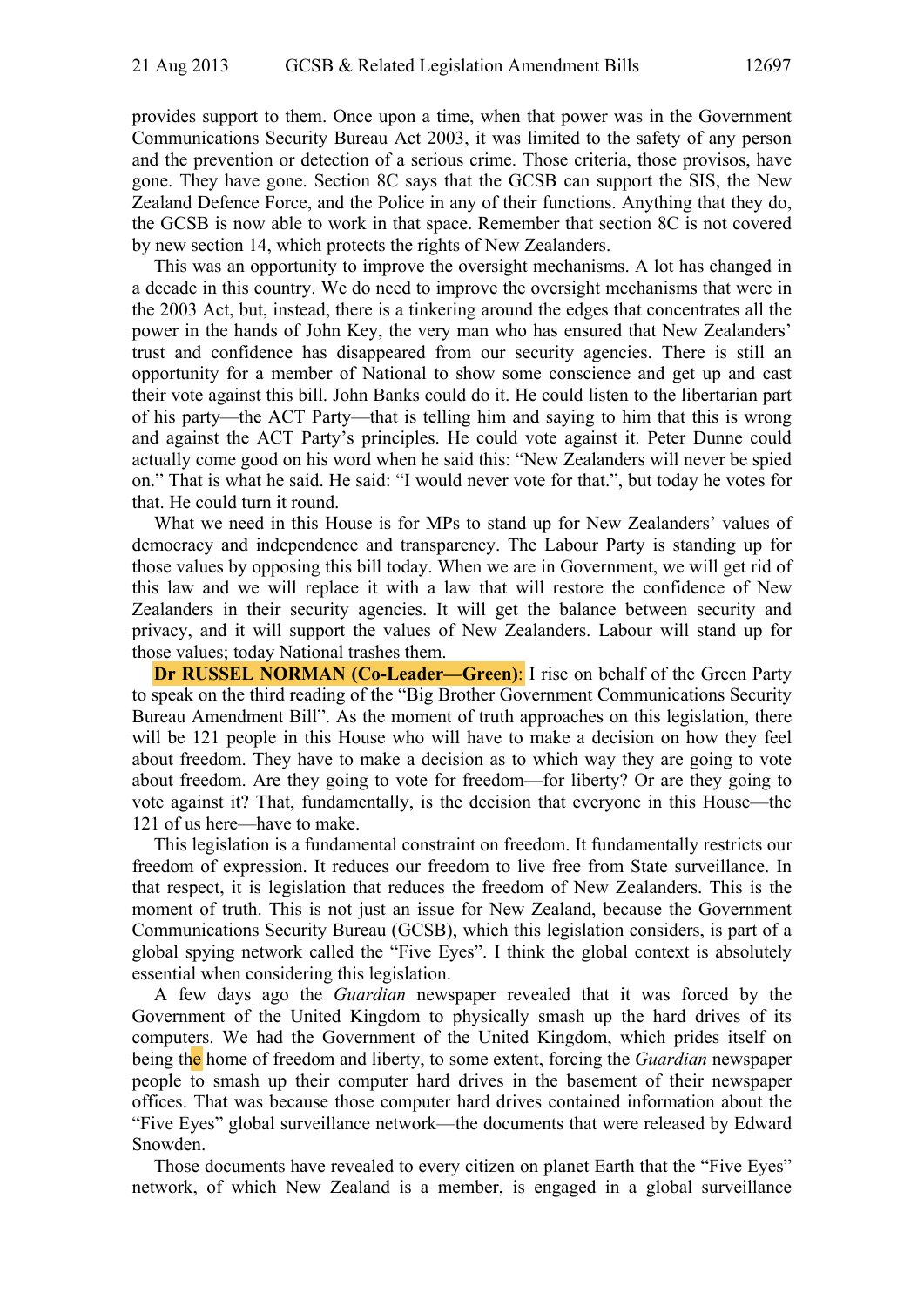activity, where it is spying on all electronic communications that it can possibly get its hands on, which is a pretty complete set, and is analysing them and storing them in a very large database.

Beyond that, the partner of one of the journalists who has been intimately involved in exposing this global surveillance network that the United States and the "Five Eyes" network have established was detained without an arrest warrant for 9 hours under antiterrorism laws, as he passed through an airport. He was detained for 9 hours under antiterrorism laws, without any kind of arrest warrant. All of his information devices were taken away from him and copied.

 The reason why this is relevant to this legislation in particular is that the GCSB is New Zealand's contribution to the "Five Eyes" network and the global surveillance State. The way that New Zealand and New Zealanders, whether they realise it or not, whether they consent to it or not, participate in this global surveillance State is through the GCSB. What we are seeing is that the States that have prided themselves on their commitment to liberal values and a commitment to freedom of expression are now leading the world in cracking down on those very values themselves.

The veil of liberalism, which all of us, I would hope, believe in, is slipping, and what we are seeing is that the kind of State that has emerged now in the United Kingdom and in the United States is the kind of State that would have Edmund Burke spinning in his grave. This kind of global surveillance State is the exact antithesis of what those who led revolutions, through the  $19<sup>th</sup>$  century in particular, believed in when they believed we should extend citizens' freedoms rather than constrain them. They believed that citizens should be free of mass surveillance by the State, and that was a fundamental value that many fought for and many gave their lives for over the past couple of centuries, in order to establish those basic principles.

But here today we find ourselves once again fighting for those basic principles. This legislation significantly extends the power of the GCSB, the New Zealand branch of the "Five Eyes" network. I read to you from the Law Society's submission on the bill—the Law Society, which the Prime Minister has, very sadly, denigrated over and over again. The Law Society says: "The Bill changes the Government Communications Security Bureau (GCSB) from being a foreign intelligence agency to a mixed foreign and domestic intelligence agency. The Bill empowers the GCSB to spy on New Zealand citizens and residents, and to provide intelligence product to other government agencies in respect of those persons"—those persons being New Zealand citizens and residents— "in a way not previously contemplated and that is inconsistent with the rights to freedom of expression and freedom from unreasonable search and seizure under the New Zealand Bill of Rights Act 1990 (NZBIRA) and with privacy interests recognised by New Zealand law."

All of the leading law professionals who presented to the Intelligence and Security Committee came to the same conclusion, yet time and again we have had this Government, in a way that is very reminiscent of other authoritarian regimes, denigrating anyone who dared to differ with the Prime Minister on this issue. It is a very sad day in this Parliament when it would appear that there is a majority of a single vote in favour of progressing this law, at a time when the global debate is exactly around these issues—about protecting our freedom in an environment where security is being debated.

It is easy to say that you believe in freedom and liberty in abstraction. But when it comes down to it and we have the debate about freedom and liberty within the context of the Prime Minister screaming hysterically about al-Qaeda, and various other things that he introduces randomly into the debate, I think that is when it gets hard to have the debate around freedom and to protect freedom. What it requires is that we have courage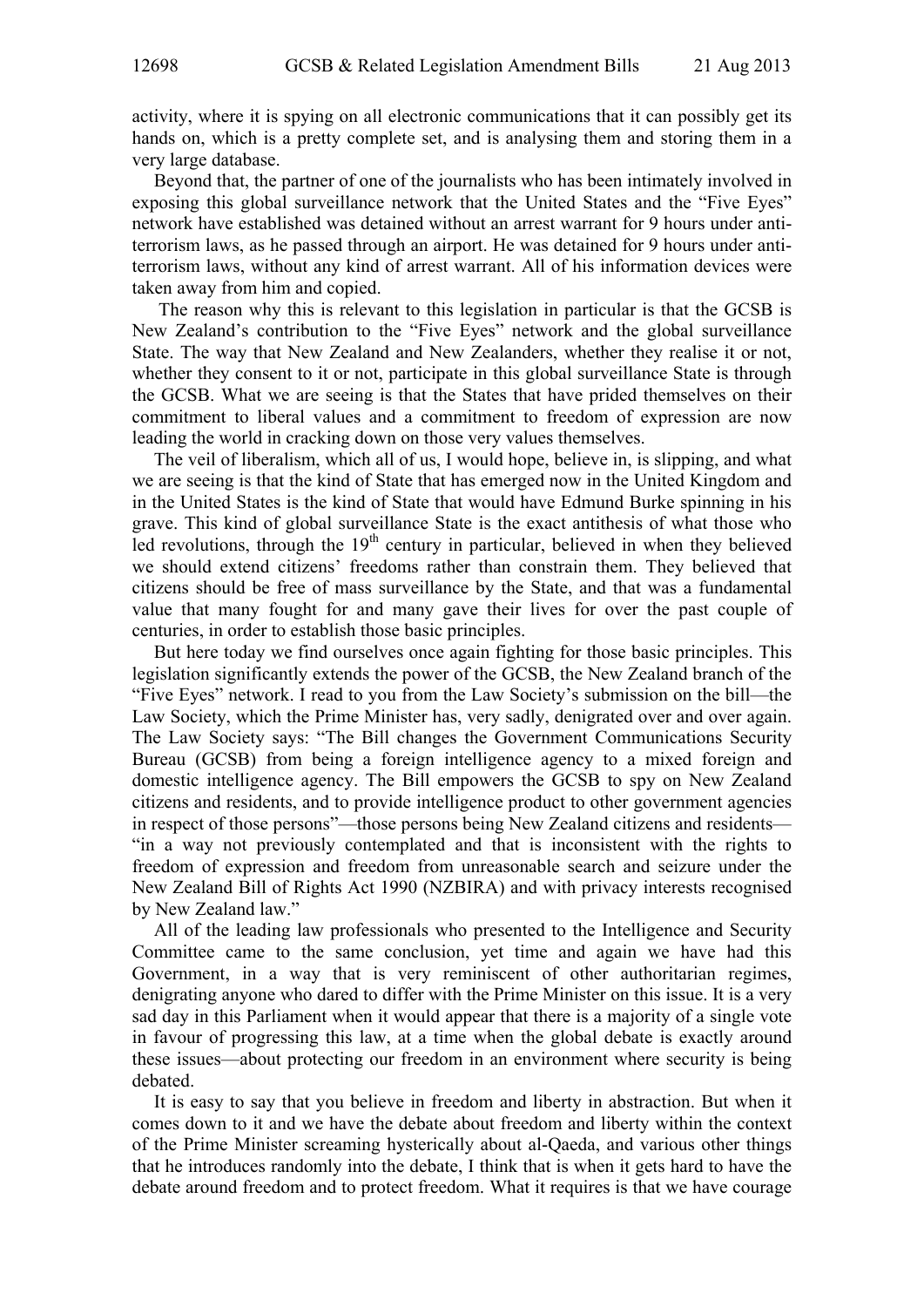in our values, courage that those who came before us stood up for something that was important, and that our job here in this House tonight is to stand up for those values once again.

What is important, I believe, is that although we have the somewhat bizarre commentary coming from the other side of the House, it is none the less important that we defend the rights of freedom of speech, that we defend the rights of expression, and that in the House we vote against this bill. We are not, obviously, confident that we will get that result today, but none the less I think it is important.

What we have seen with the debate around this bill is that the Government has consistently tried to confuse people and actively tried to confuse people. The Prime Minister went on *Campbell Live* and said that the GCSB would not have access to the content of people's emails under the cyber-security function. That was completely false, and the Prime Minister was required to correct his answer to that later. Either the Prime Minister does not understand the legislation, which is why he gave a false answer on live television to hundreds of thousands of New Zealanders, or the Prime Minister purposely set out to deceive New Zealanders. Whichever interpretation is correct—that the Prime Minister set out to deceive New Zealanders, or he simply does not understand the legislation—it does not fill us with confidence.

I would also point out that we in the Greens have consistently attempted to amend this legislation, and have put up a series of substantive amendments, which the National Government has voted against. For example, we put forward Supplementary Order Paper 316 to make sure that metadata was included in the definition of communication, so that it was abundantly clear that any protections around communication applied to metadata as well. The National Party, United Future, and the ACT Party voted against that because, of course, they want access to your metadata.

We put up Supplementary Order Paper 317, which said that we should return the GCSB to just its foreign intelligence objectives rather than the spying on New Zealanders objectives that this bill introduces. Again, the National Party, the ACT Party, and United Future voted against it. We moved to tighten section 8B so that the information that is gathered about New Zealanders cannot be passed offshore. The Government says it does not want to pass this information offshore. So we sought an amendment on exactly that point—to prevent the information gathered about New Zealanders from being sent offshore. This was Supplementary Order Paper 315. The Government voted against it. National voted against it once again.

We moved a whole string of amendments to this legislation to try to protect freedom from the depredation of this Government and this Prime Minister, or future Governments and future Prime Ministers who would seek to constrain the freedom of New Zealanders in order to facilitate this global surveillance State, which we now know exists and is coordinated by the United States. The National Party, United Future, and the ACT Party consistently voted against every attempt to tighten this legislation to protect freedom. The Green Party will stand up for freedom and liberty today. We will vote against this legislation.

**GRANT ROBERTSON (Deputy Leader—Labour)**: I raise a point of order, Mr Speaker. I did not interrupt Dr Norman's speech, because I did not think that was fair, but the Attorney-General used an extremely unparliamentary comment—a word that has been ruled out of order numerous times. I am not going to repeat it. He knows what it was. It was in reference to the leader of the Labour Party, and I would ask that he withdraw and apologise.

**Hon CHRISTOPHER FINLAYSON (Attorney-General)**: I was simply repeating what Mr Mallard had said about the Prime Minister.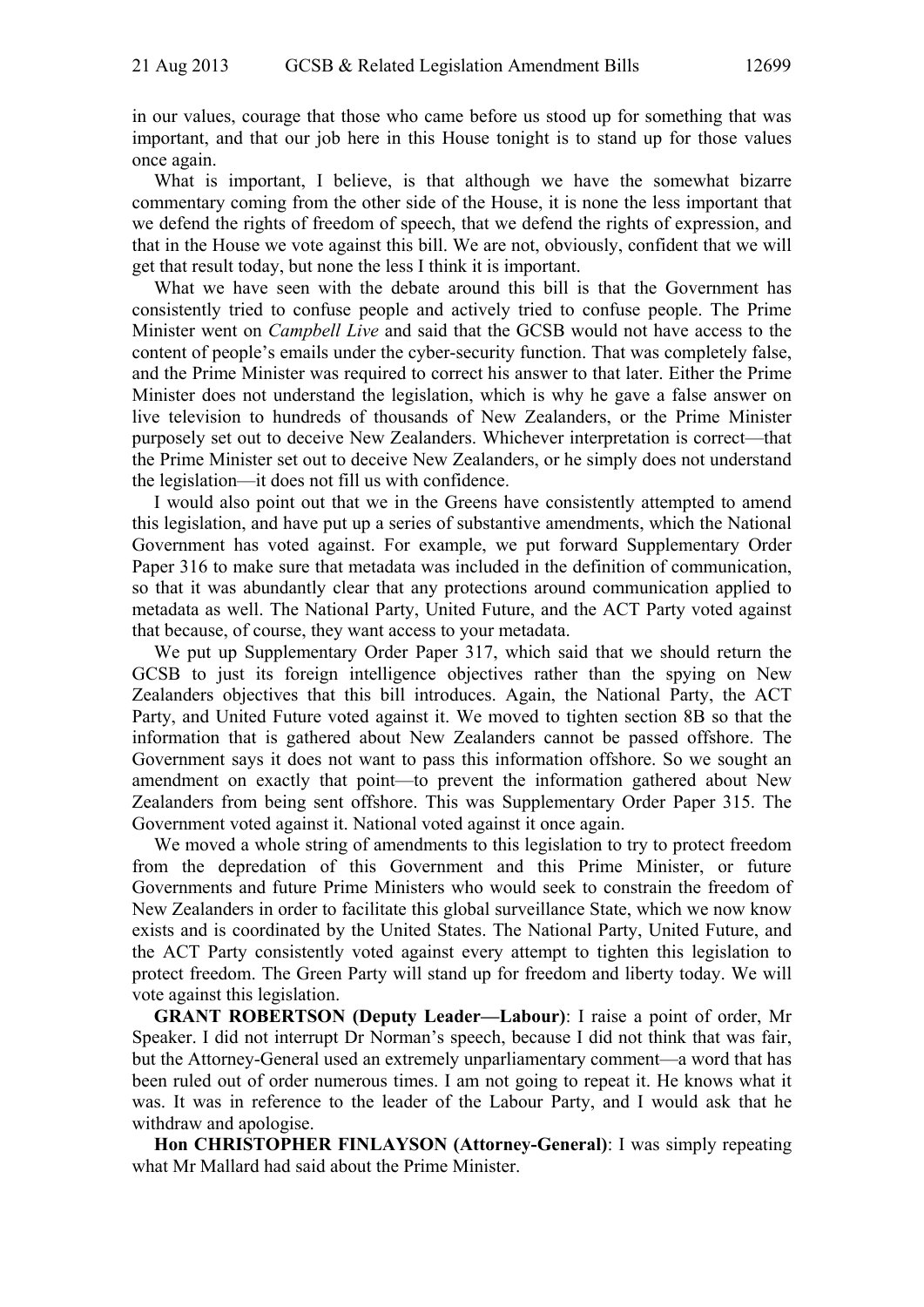**The ASSISTANT SPEAKER (H V Ross Robertson)**: Order! I never heard it, but all members here are honourable and their word is their bond. If the member did use an unparliamentary term, I would require him to stand and withdraw.

**Hon Christopher Finlayson**: Why are different standards applied to members other than the special case, Mr Mallard?

**The ASSISTANT SPEAKER (H V Ross Robertson)**: Order! The member will be seated. He is now challenging my ruling, and I am asking the member—all members are honourable; their word is their bond. If he used an unparliamentary term, I am asking him to stand and withdraw, please.

**Hon Christopher Finlayson**: I withdraw.

**The ASSISTANT SPEAKER (H V Ross Robertson)**: Thank you very much.

**Hon TONY RYALL (Minister of Health)**: I am pleased to take a call in this very important debate. This legislation, formerly part of the Government Communications Security Bureau and Related Legislation Bill, is more constrained, is more transparent, and offers more scrutiny than the previous legislation. I want to particularly acknowledge the Prime Minister's comments earlier in this debate. He talked about the fact that many people have been unduly alarmed because of the scaremongering associated with this legislation. There are always people in our communities who think their activities are of such interest that some Government agency is monitoring what they are doing, and we saw that from a number of people before the Intelligence and Security Committee, which considered this bill. But let us be quite clear here. This legislation came to Parliament because the legislation that was introduced in the 2000s was not fit for purpose. It was not sufficiently focused, and it created a level of legal uncertainty that required the Government to take the action that it has. I do also want to associate myself with the comments that the Deputy Prime Minister made.

 Actually, the issue is an indictment on the Opposition. You know that an Opposition party is ready for Government when it behaves like a Government-in-waiting, a Government-in-waiting that accepts that it has not only a responsibility to secure its own election but also a responsibility to the security of the realm. It has a responsibility to take these issues seriously and responsibly and to act in the better interests of the nation and allow the politics to be run by the smaller parties, which people expect will behave on the fringe, as the Green Party has done. But the Labour Party, as the party in Government that introduced this legislation in the 2000s, the party that had Prime Ministers who acted under the authority of that legislation, would have taken a far more responsible role. And I think the former Prime Minister Helen Clark was right in her subtle criticism of the Labour Party when she appeared on television and alerted the nation to the fact that these powers were needed—these powers were needed. She understood that. Actually, I think senior members of the Opposition are aware of those issues and they are aware of their responsibilities, but this tension playing between the parties of the left meant that those who wanted to play politics in Labour got to have the greater say in the position that that party opposite had.

This Government is responding to the concerns raised in the Kitteridge report and to the issues that were raised before it in the Intelligence and Security Committee, and that is why we have brought this legislation forward. The Government Communications Security Bureau (GCSB) can act under this legislation in three key areas: information assurance and cyber-security, foreign intelligence, and, thirdly, assisting other agencies. I would just like to go through each of those. In regard to information assurance and cyber-security, this legislation is giving the GCSB power to render assistance to Government agencies and key private sector infrastructures in order to protect their information infrastructures. It is not about delving into the information; it is about protecting their structures. I think, as the Prime Minister has said, it is more of a swept-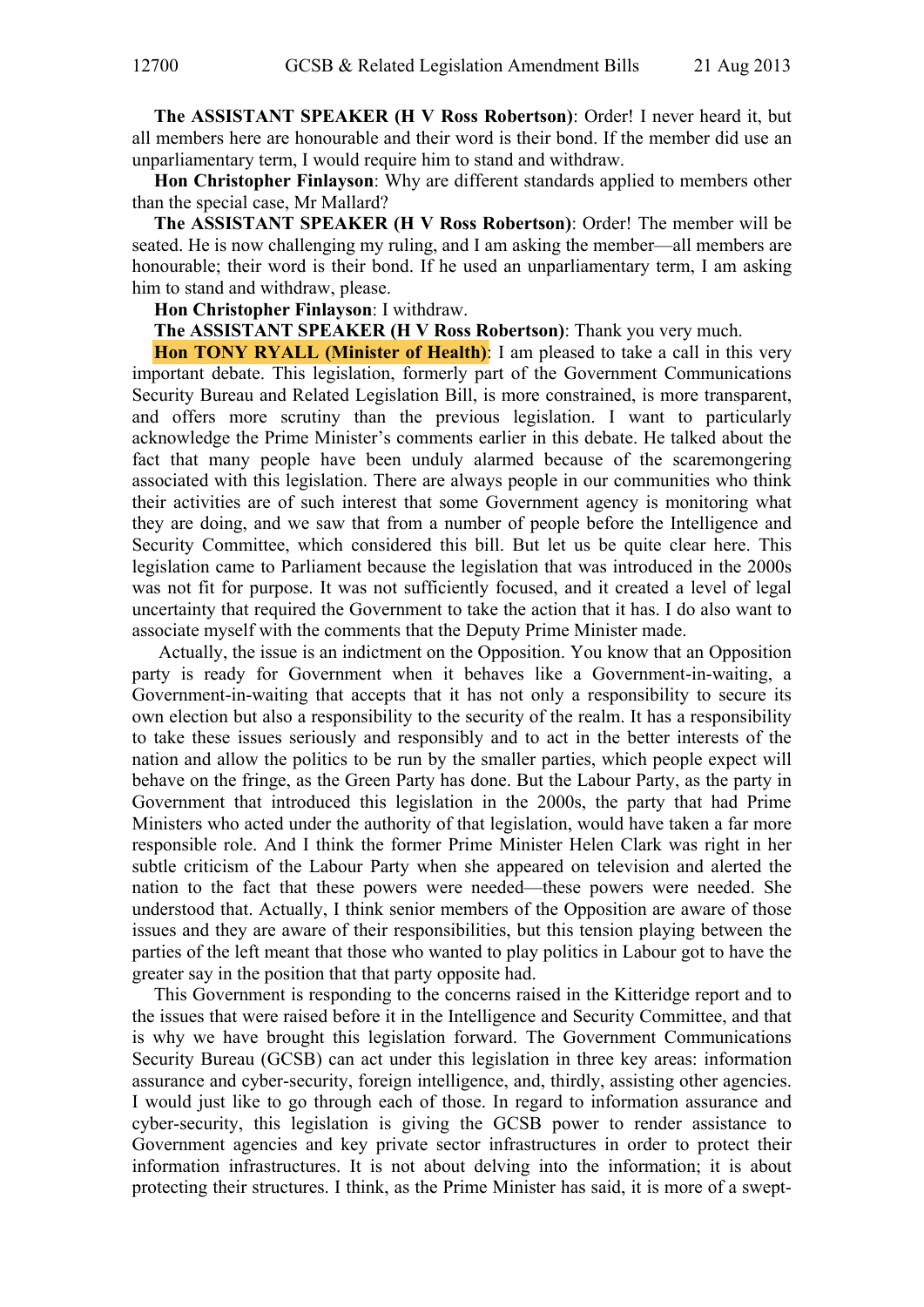up version of Norton AntiVirus, which we all have on our computers at home. It is not filtering. It is not sort of reading all of our emails. It is protecting our infrastructure, protecting our communication systems from malware and outside attack. That is the GCSB responsibility there in terms of that area.

The GCSB has specialist skills in this area that can help protect departments and companies, and, what is more, we have made it very clear in this legislation that we now have principles and descriptions of how those responsibilities should operate, and that is a new addition. Cyber-security is about protecting people's information infrastructure, protecting their secrets. It has got nothing to do with spying. In fact, if any action needs to be taken in respect of that overseas attack coming into a New Zealand computer system, and we need to access that system in order to help protect infrastructure, then any of that needs to involve warrants, and that is very, very important. Secondly, as the Prime Minister has detailed, he will have a two-step process in respect of those warrants if there is any necessary part of that, and I think that that is really good.

The second function of the GCSB is in respect of foreign intelligence, and that is the largest part of the agency's work. That is very much set out in the purposes of the legislation, and it makes it very clear that the agency's purpose is in respect of foreign intelligence, in respect of foreigners, not New Zealanders, and it is very restricted and very clear in the legislation. The third function of the GCSB is to use its centre of skill in this area to assist other Government agencies. In the previous legislation it just said "other Government agencies" and that is actually very wide, but as a result of the select committee process members on this side have narrowed that down to three agencies: the New Zealand Police, the New Zealand Security Intelligence Service, and the New Zealand Defence Force.

We have restricted that ability to assist other agencies down to those three, and here is the rub. The GCSB cannot act or support those agencies under its own volition. It needs the warrant of those other agencies to be legitimately obtained in order for it to provide support and assistance. So it can do nothing in support unless one of those three agencies is acting under their lawful powers, and then the GCSB must give that information to the retention of those other agencies. That information goes to those other agencies because the GCSB is acting in support of those agencies. It is restricted by the mandate of the warrants of those other three agencies. It cannot go outside the mandate of the warrant of those three agencies. This means we do not need to have the specialist capacity in the GCSB replicated in three other agencies. In a nation the size of ours, 4.5 million people, we should not expect to have to go through the expense, and, in fact, I do not know whether we would even be able to replicate the skill of the GCSB in those particular areas in those other agencies.

So it is pretty clear that this legislation is about greater transparency, greater restraint, and greater scrutiny. It does provide for annual appearances before the Intelligence and Security Committee and for reports on the use of the GCSB's powers in the various warrants. It now gives the Inspector-General of Intelligence and Security additional people whom he can consult with. We never had that before, so that is going to be very important as well.

Can I also raise this issue of metadata. This legislation goes further than the members opposite think it does. It does not allow any differentiation between metadata or any other information. It is not allowed to make that separation.

**Hon David Parker**: Then why not say that?

**Hon TONY RYALL**: Because that is in the legislation. The legislation defines communication in such a way that says communication is what metadata is. It does not allow for metadata. Metadata cannot be separate. There is no ability for the GCSB to get metadata and not communications without a warrant, because the only thing it can get is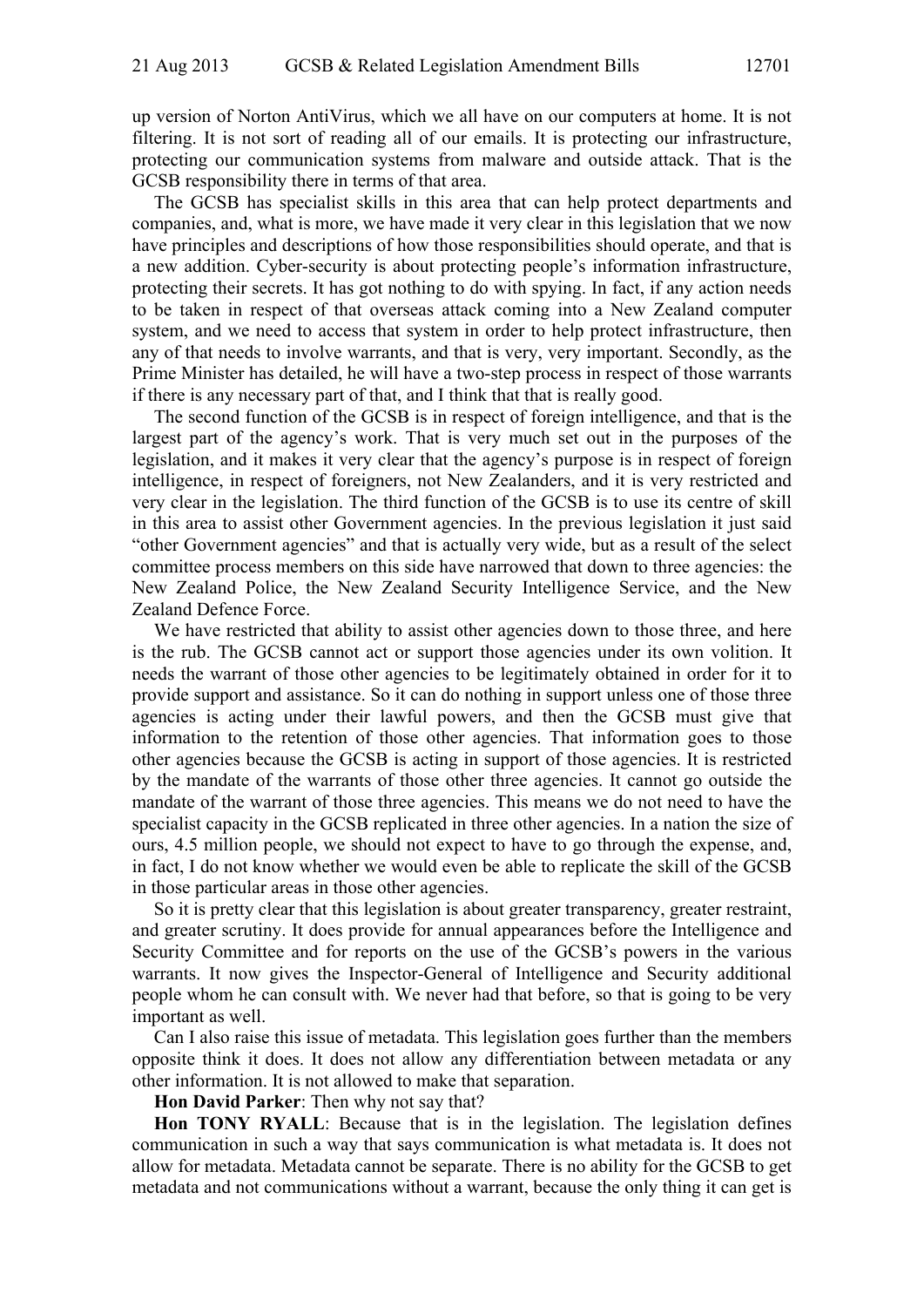communication with a warrant, and that includes metadata. So it needs a warrant. There is all this stuff about how it can go and get the metadata—and I can understand people's concerns with all the stuff that has been going on in this Chamber about it—but it cannot access metadata without a warrant, because it is not separated from communication.

I think this is a very important piece of legislation. It tidies up the issues raised in the Kitteridge report. It does provide greater transparency, it does provide for greater scrutiny, and it does provide greater restraint on the powers of these authorities and their granting officers than there previously was.

**DENIS O'ROURKE (NZ First):** The Government is all over the place with this legislation arising from the Government Communications Security Bureau and Related Legislation Amendment Bill. Initially it was interested in collaboration on it and we in New Zealand First would have been willing to play a constructive part, but then the Government bought Peter Dunne's vote. Suddenly, then, there was no need for collaboration any more. Then the Government said that the public did not care, and then it saw that the public, in fact, did care, and, therefore, all of a sudden Government members show up in force here today to defend the indefensible. With that one vote of Peter Dunne the Government will still rush through this defective and ill-considered piece of legislation.

There is an inherent conflict between the freedom of speech and privacy of information on the one hand and national security on the other. The public are concerned about a creeping loss of those freedoms of speech and the protection of the privacy of information. In fact, as we have seen from recent reliable, I think, polls, 75 percent of the New Zealand population is concerned about those things to some degree. In the age of electronic communication this highlights the conflict between personal rights and the national interest. Greater care is required to ensure the protection of those freedoms while at the same time giving sufficient powers—but no more—to enable national security needs to be met. This needs to cover especially external and internal terrorist activity, internet terrorism, major illegal drug importation operations, moneylaundering, and other serious crimes.

But New Zealand First's thrust in these matters has been for greater control in three areas. The first is the grounds for authorisation and what must be in a warrant or authorisation. I see that the new and amended section 15D(1)(e), inserted by clause 14 of the Government Communications Security Bureau Amendment Bill, now refers only to "the purpose of the warrant or authorisation:". But we think that is too low a standard. It needs to require justification, not just some airy-fairy concept of purposes in terms of the functions of the Government Communications Security Bureau (GCSB) as set out in new sections 8A and 8B, inserted by clause 6.

We think the need for justification is at the core of the issue because that is where the balance between the national interest and the public's right to freedom of expression and privacy of information lies. This section needs expansion as to what that justification would need to be. We in New Zealand First would like to have had the opportunity to discuss that very issue with the Government, but that opportunity was removed from us. What we have, therefore, is something of a blank cheque in this section as to what the purpose is rather than what the justification would be.

There is a case for some information sharing also. That is our second issue, as to who the information can be shared with. We think the Government Communications Security Bureau Amendment Bill is still too wide concerning ministerial discretion on where the information may go. I refer to new section  $8B(1)(c)$ , which says that the function of the bureau is "to provide any intelligence gathered and any analysis of the intelligence to—(i) the Minister; and (ii) any person or office holder (whether in New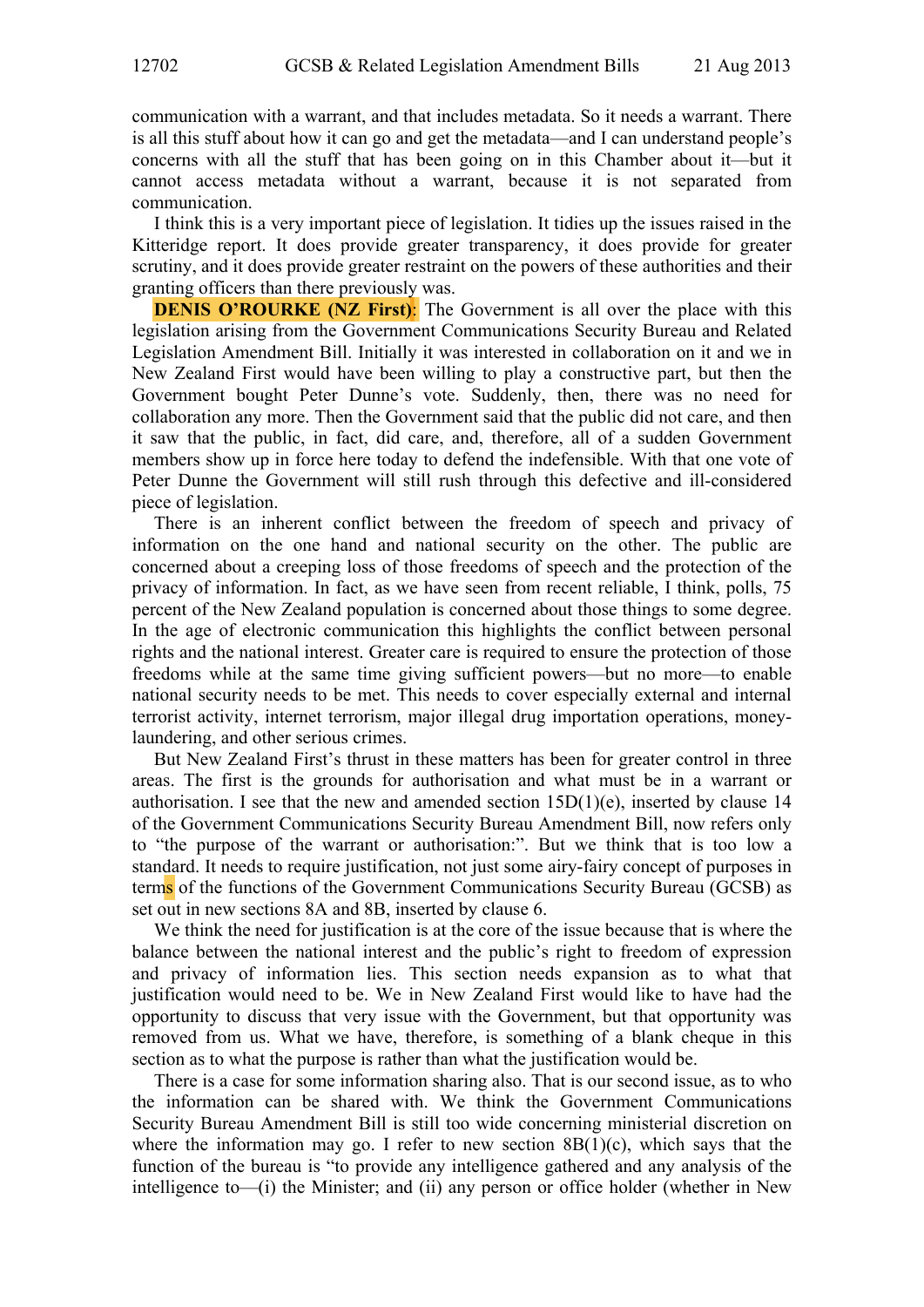Zealand or overseas) authorised by the Minister to receive the intelligence." So the Minister may send information to anyone he likes, whether in New Zealand or overseas. We said at the beginning that this was too wide, but nothing has been done about that issue. There is, as I have said, a case for some information sharing, but this legislation, to me, needs to be much more restrictive on the who and why concerning overseas recipients, whether they contribute funding to the bureau or not. New Zealand First would have wished to discuss that issue with the Government too.

Thirdly, a much more robust regime of oversight on the issuing of warrants and authorisations is needed. This is the biggest issue for New Zealand First. New Zealand First sought much better engagement on the content and was prepared to help. We thought clause 33A of the Inspector-General of Intelligence and Security Amendment Bill had potential. It inserts new sections 15A to 15F, which provide for an advisory panel and advice to the inspector-general. The panel could also report direct to the Prime Minister. New section 15C states the panel is the inspector-general plus two others appointed by the Prime Minister, one of whom must be a lawyer.

But this does not fully meet our requirements. The problem with it is the lack of independence of the panel because of appointments by the Prime Minister alone. It is far too much power in the hands of the Prime Minister acting alone. The appointments need to be made by Parliament, and the panel also needs teeth—that is, the power to recommend rather than just advise on the cancellation of warrants or authorisations. We would have liked to have pursued this also, direct with the Government in a collaborative process, to produce legislation with much wider parliamentary support. But once Peter Dunne sold his vote so cheaply the rug was pulled out from under New Zealand First's feet, and it was left out in the cold. It was left trying to make amendments through the process that we have just been through.

Consequently, New Zealand First's proposed Supplementary Order Paper 323, now defeated by the Government and Peter Dunne, was what it required before it could have considered supporting the new legislation. That Supplementary Order Paper provided for a review panel to ensure that warrants and authorisations are clearly justified. It would have inserted a new section 15G into the Government Communications Security Bureau Amendment Bill. It required a review of every warrant or authorisation within 15 working days, and the panel could have recommended cancellation, the addition of new conditions, or the amendment of existing conditions. The panel would have been of three people—former, and therefore independent, members of the judiciary, police, and the military. That Supplementary Order Paper would have achieved the balance that I have spoken of—national security versus freedom of speech and protection of privacy. That is what is so clearly lacking in these bills, and what fully justifies the deep concerns felt by so many members of the public today.

If the changes sought by New Zealand First had been agreed to, Labour's commission of inquiry would have been simply unnecessary. If the legislation had not been so rushed, if the process had been much more collaborative, if New Zealand First's requirements or something like them had been adopted, and if more time and effort had been put into the development of properly balanced and carefully drafted pieces of legislation, which is not the case, then cross-party support may have been possible. Peter Dunne saw to it that it was not possible. He sold out cheaply, and the Government was eager to buy.

In doing so the Government has caused considerable public disquiet over the GCSB. None of the parties in this Parliament want that. We all want the GCSB and the Government's agencies to have full public support. We want the proper balance to be achieved. That is not what the Government has done. It has followed a bad process. It has got technically bad pieces of legislation, and it has lost the support of the public.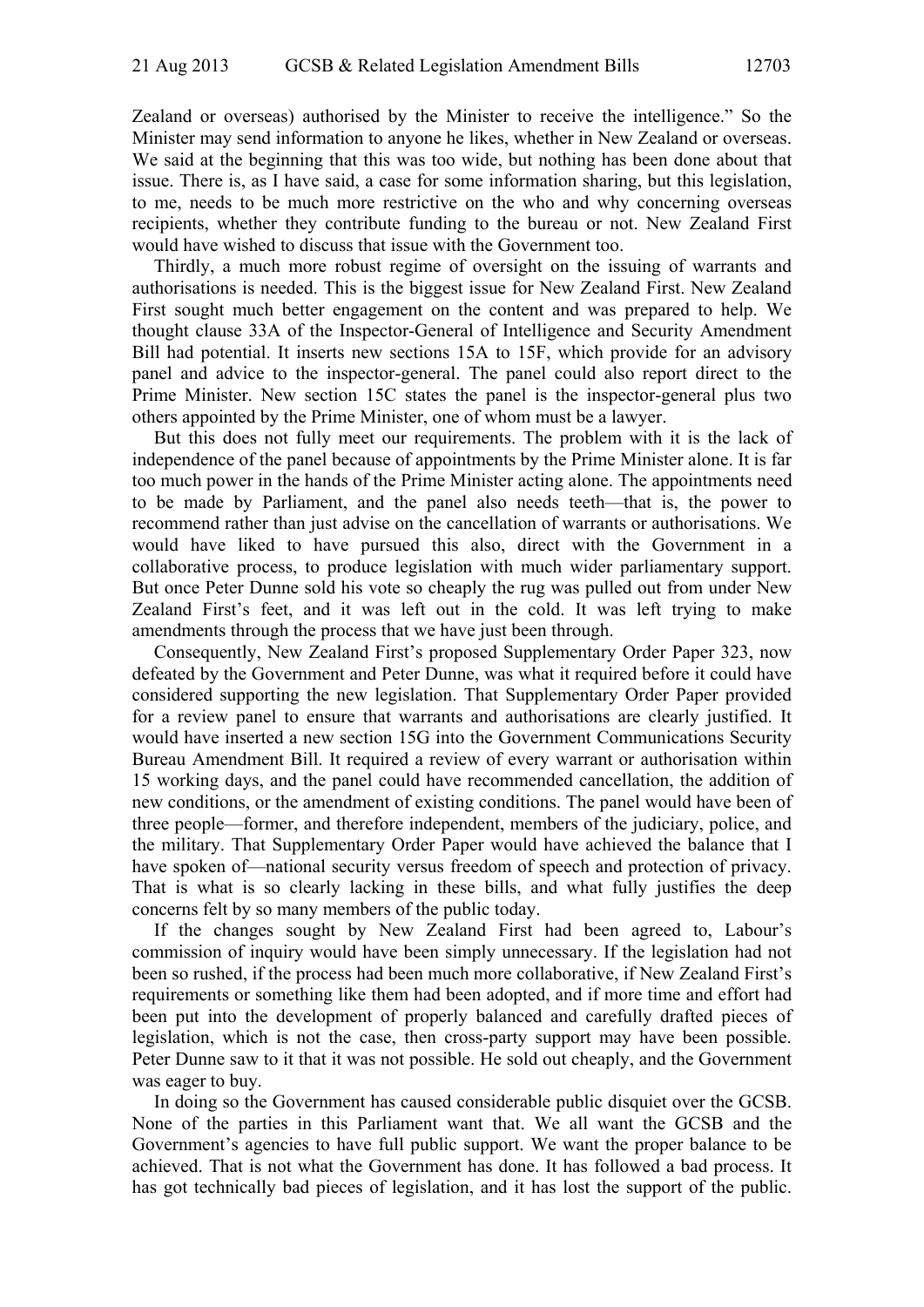How could you better define a failure in terms of legislation? It is being put through on the strength of one vote, and one vote only.

Finally, the Prime Minister gave a public assurance that his Government would see that there was no spying on New Zealanders without their consent. That, of course, was untrue. He should now say that he was wrong about that. The Government has clearly resolved to tough it out, and with Peter Dunne's vote obviously it can. But I predict that the damage done will be remembered all the way to the next election, and this Government deserves nothing less.

**Hon CHRISTOPHER FINLAYSON (Attorney-General)**: That was a very disappointing contribution from that member of New Zealand First, Denis O'Rourke, because there is no substitute for substance rather than rhetoric. Take, for example, the issue of review of the legislation. The proposal in the legislation provides for a mandatory review of, among other things, all the relevant pieces of legislation not once, as suggested by the Labour Party, but in 2015 and thereafter on a regular basis. The review provisions provide a very sensible way of making sure that this legislation is kept under constant surveillance and scrutiny.

At the end of the day, for all the hyperbole, the waffle, and the incoherent and the disturbed contributions, this debate really boils down to one central question: do new sections 8 to 8D, inserted by clause 6, in the Government Communications Security Bureau Amendment Bill, represent an expansion of the powers of the Government Communications Security Bureau (GCSB)? Only one person on the other side of the House has canvassed this matter with any rigour, and that is Mr Parker. Although I disagree with him on some of his conclusions, at least he spoke to the legislation, something that other speakers on the Labour side were incapable of doing. That is why I respect him as a parliamentarian, because these are important issues. But the answer to the central question, to the critical question, is no. Labour's 2003 legislation contains an imprecise and an inconsistent statement of the functions of the GCSB.

 It is important to deal with the facts. The 2003 legislation is the aberration, not this bill. It does not matter who is speaking about the bill—whether it is the Law Society, the high and mighty like Dame Anne Salmond, or the Green Party—if people do not start by acknowledging the fact that the 2003 legislation was fundamentally inadequate, then perhaps it is easy to see how they reach the conclusions they do. But those conclusions are wrong. The 2003 legislation should never have been passed in the form that it was.

Let us look at the present section 8 in the 2003 legislation. It gives the GCSB three functions: foreign intelligence, information assurance and cyber-security, and cooperation and assistance to other entities. Section 14 codifies the basic premise underpinning the GCSB's operations, which is that it is not to conduct foreign intelligence activities against New Zealanders. However, the way the basic premise was incorporated into the 2003 Act meant that it applied not only to foreign intelligence functions but also to its other two functions. Helen Clark never intended to limit the GCSB's ability to assist the SIS or the police, as it has always done. We know this because she has gone on record in recent weeks saying that she signed warrants for non - foreign intelligence matters. That is how she had been advised, and that is what she understood to be the role of the GCSB, but under her own legislation she was wrong.

This defect in the legislation has resulted in a growing number of difficulties, and it is restricting the bureau's ability to carry out its other two functions. This amendment bill does nothing more than address that issue and increase the safeguards that sit over the GCSB—I emphasise "increase the safeguards". The unsatisfactory section 8 is replaced with a simplified and clearer version contained in what will be new sections 8 to 8D. At the same time, we have been able to provide for significant limitations and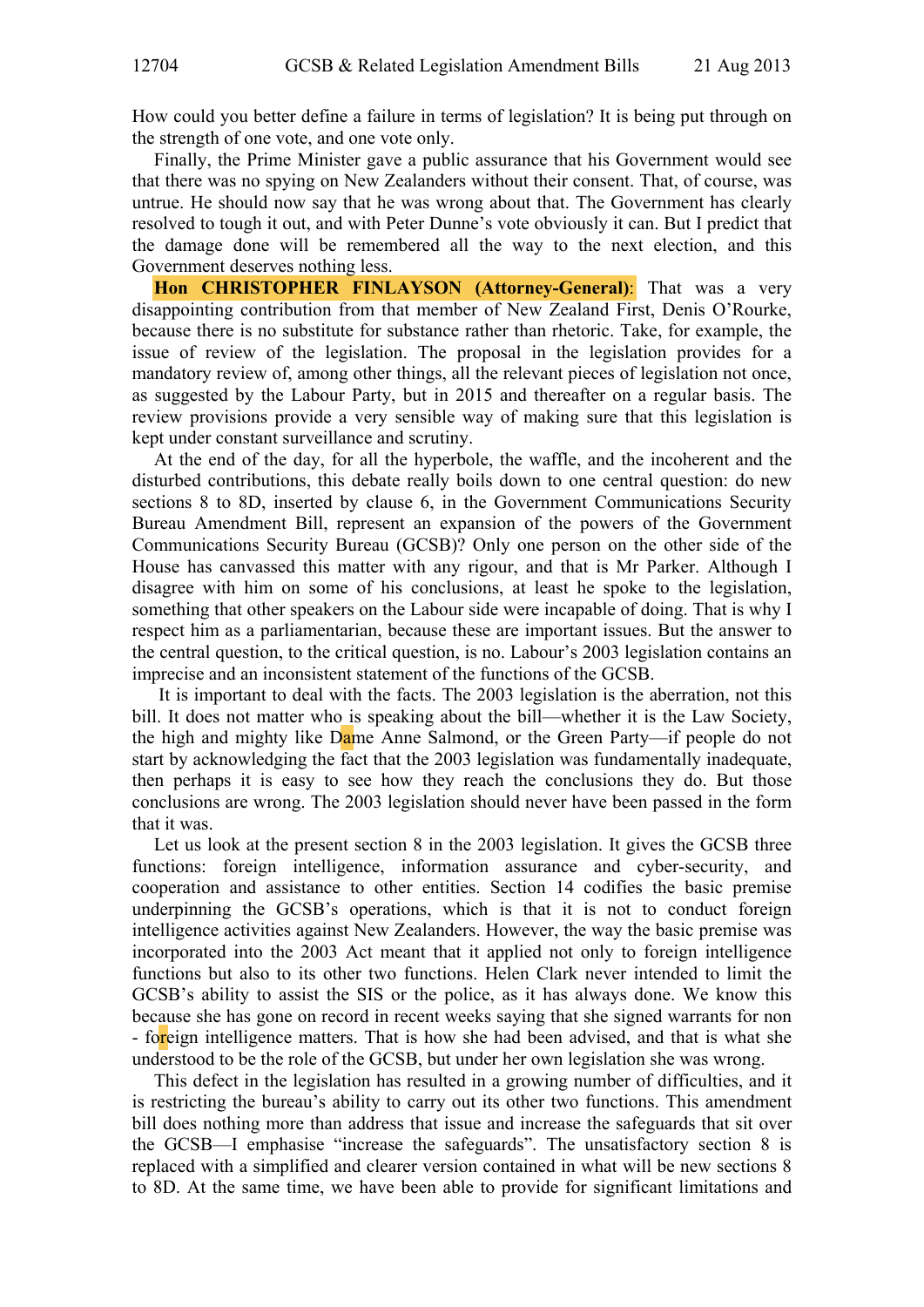restrictions on the powers of the GCSB, which were all lacking—all lacking—from the 2003 Act.

So what does new section 8 contain? Well, we have heard some pretty wild claims about it. New section 8 does not change the three functions of the GCSB—they remain information assurance and cyber-security, foreign intelligence, and cooperation and assistance to other entities—but, as I said, greater restrictions surround all three functions. This is tight legislation. It provides numerous safeguards—safeguards that were not present in the 2003 Act.

I want to address some of the claims we have heard about the new section 8A. That section confirms the GCSB's existing ability to assist with information assurance and cyber-security. To claim that it gives the GCSB the power to spy freely on New Zealanders is wrong. It is wrong especially when one considers the wording of the provision. That would be so far out of the scope of new section 8A that it is simply scaremongering to suggest otherwise.

I have to say that the Law Society's contribution to the debate has been disappointing. Its initial submission asserted that the bill represented an expansion of powers—it hurts me to say so—but omitted to describe how the legislation actually did so in light of the problems with the existing Act. The society's representative then claimed that the bill provided greater powers to assist other agencies, but even the bloggers understood that was not true. So then Dr Harrison decided to claim that new section 8A represents an expansion of powers. It is not true that we have not allowed for enough time to craft good legislation, but maybe we have not allowed enough time for the rate at which Dr Harrison can get to grips with this legislation.

There have been a number of contributions from outside this place, but I want to single out three. The first is that of the former head of the GCSB, Sir Bruce Ferguson. Let us not forget that despite his recent attempts to reinvent himself as a political commentator, many of the problems we are dealing with today in this legislation occurred on his watch. Secondly, there is Sir Geoffrey Palmer, who allowed the GCSB to operate with no legislation at all when he was Prime Minister. Sir Geoffrey has claimed that this legislation is rushed. Well, it is not. It received a full time in the Intelligence and Security Committee. It received very full debate in this House.

**Hon Phil Goff**: It did not. It reduced the time, and they couldn't even hear from the GCSB.

**Hon CHRISTOPHER FINLAYSON**: As the Prime Minister said yesterday, if we want to talk about rushing something, I say to the sad Mr Goff, let us have a look at the debate on the State-Owned Enterprises Bill in 1986, when he was a junior Minister, when Sir Geoffrey forced the House into urgency to deal with the second reading, the Committee stage, and the third reading in 1 day. These days he has managed to recast himself as the guardian angel of constitutional propriety. He is not. He is deeply partisan, deeply political.

But the worst contribution—the worst contribution—has come from Dame Anne Salmond. Let us consider some of her shrill and unprofessional comments: that one cannot attend Anzac Day commemorations if people support this bill, comparisons with McCarthyism, and comparisons with Nazi Germany. Those comments are disgraceful. On this last point, I say this: I stood in the guardhouse at Auschwitz-Birkenau in January, I walked under the "Arbeit macht frei" sign, and I signed the book of remembrance on behalf of New Zealand. I know people who suffered at Auschwitz. For someone who considers herself a professional historian to trivialise that period of history in order to engage in political point-scoring reveals a lot about the nature of the woman. It was a disgraceful attack, and she ought to consider just what exactly she was hoping to achieve by using it.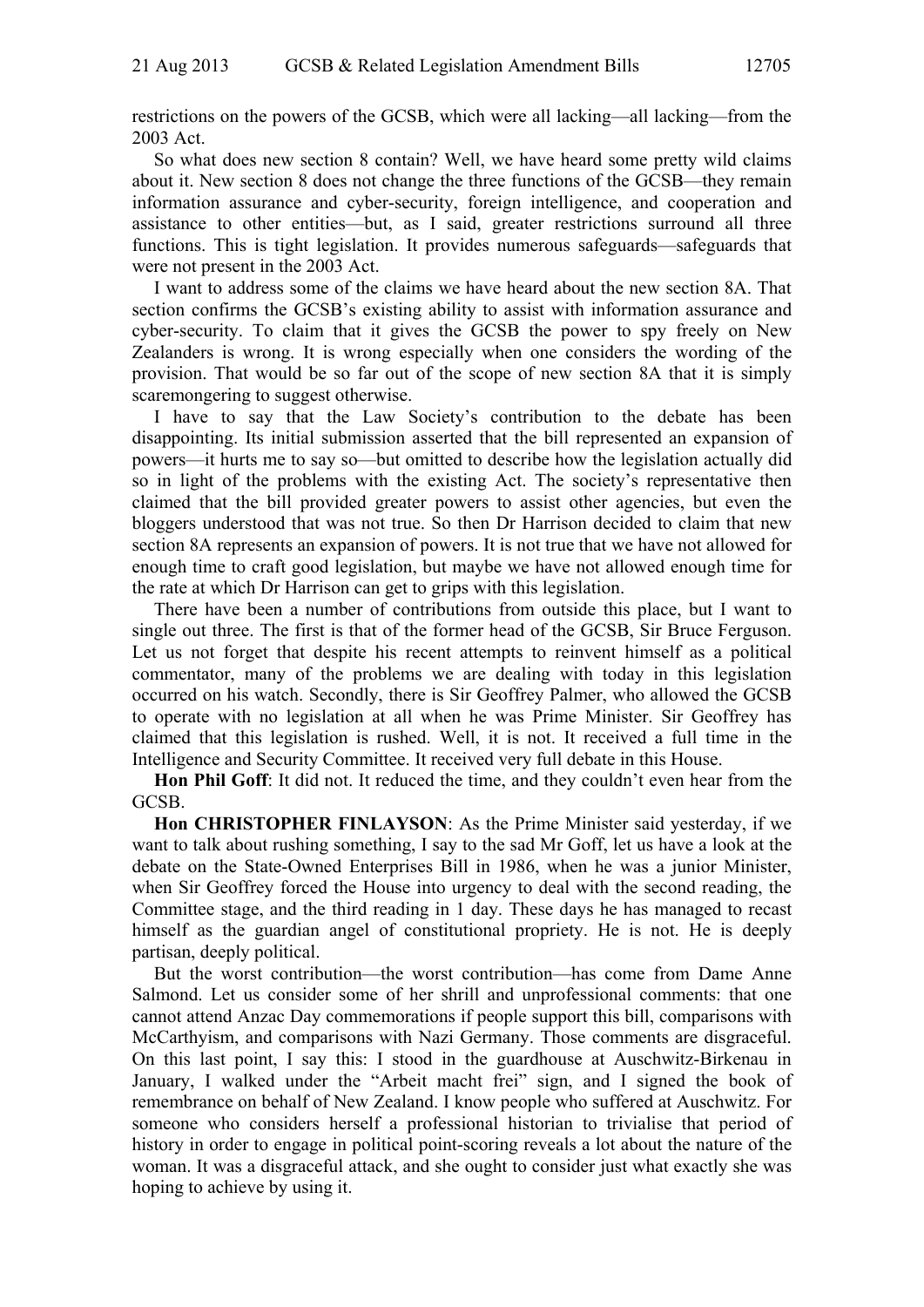The 2003 legislation is the problem. This legislation is the fix. Perhaps it is no surprise that the Labour Party refuses to acknowledge its mistake in passing the 2003 legislation. Admitting error is not its style, but it is time that we addressed what exactly is going on here—the corrective action that is being taken, the promise of not just one review but ongoing review, the promise of great additional safeguards. This legislation clarifies the powers of the GCSB. It does not expand those powers. I commend the legislation to the House.

**Hon PHIL GOFF (Labour—Mt Roskill)**: Most New Zealanders would not have known it from that speech, but that man, Mr Finlayson, is the Attorney-General of New Zealand, whose sworn role is to uphold the New Zealand Bill of Rights Act. What did we hear from the Attorney-General? We heard the entire 10 minutes taken up with a speech that denigrated many prominent and respected New Zealanders. He attacked Dame Anne Salmond. Dame Anne Salmond, Mr Finlayson, was voted unanimously as the New Zealander of the Year earlier this year. Dame Anne Salmond is a respected historian. He attacked Dr Rodney Harrison. You know, Dr Rodney Harrison is a QC. So is the Attorney-General, but the difference is that Dr Rodney Harrison earned his QC; he did not give it to himself. He did not give it to himself.

**Hon Christopher Finlayson**: I raise a point of order, Mr Speaker. That member is misleading the House. Under no circumstances did I give that rank to myself.

**The ASSISTANT SPEAKER (Lindsay Tisch)**: Order!

**Hon PHIL GOFF**: There are other prominent people in the New Zealand Law Society, like Austin Forbes, who have spoken out against this Government Communications Security Bureau (GCSB) legislation. Sir Geoffrey Palmer is regarded as the foremost constitutional expert in this country, but he, apparently, was wrong as well. Sir Bruce Ferguson used to run the GCSB; you might think he understood a little about it. But what we have seen that will alarm New Zealanders most in this debate is the absolute arrogance of the Government, which at no stage—at no stage—has listened and at no stage has sought what traditionally a Government would seek in legislation of this nature, which is to earn cross-party support.

 The Prime Minister—well-qualified in law, as we know—criticised the New Zealand Law Society as knowing nothing about the law. He then criticised the Human Rights Commission. Mr Finlayson, is it not true that the role of the Human Rights Commission is to uphold, as the watchdog of human rights, the rights and the freedoms of New Zealanders? Yet what did John Key do? He threatened the funding of the Human Rights Commission.

Then there was the Privacy Commissioner. I knew the Privacy Commissioner for a long period of time as the Secretary of the Cabinet in New Zealand for more than a decade. Her role also, Mr Finlayson, is to uphold the rights and the freedoms of New Zealanders. She said that this legislation is not ready, it is not appropriate, and it needs a proper inquiry before it is proceeded with, and that the last thing that should happen is that this legislation be rushed through.

Then there was Mr David McDowell. Mr David McDowell was the head of the Department of the Prime Minister and Cabinet. He warned also that this legislation does not provide adequate safeguards to stop the GCSB from abusing its powers. I say to Mr Finlayson: that is a group of people with considerable expertise and experience, and they are well-respected by New Zealanders. By denigrating those people, all the Attorney-General has succeeded in doing is increasing the concern of New Zealanders that this legislation does not find the balance between security and the protection of rights.

You know, I said before that normally with this legislation, the Prime Minister of a country reaches out across the House and says: "Here is an agency that has powers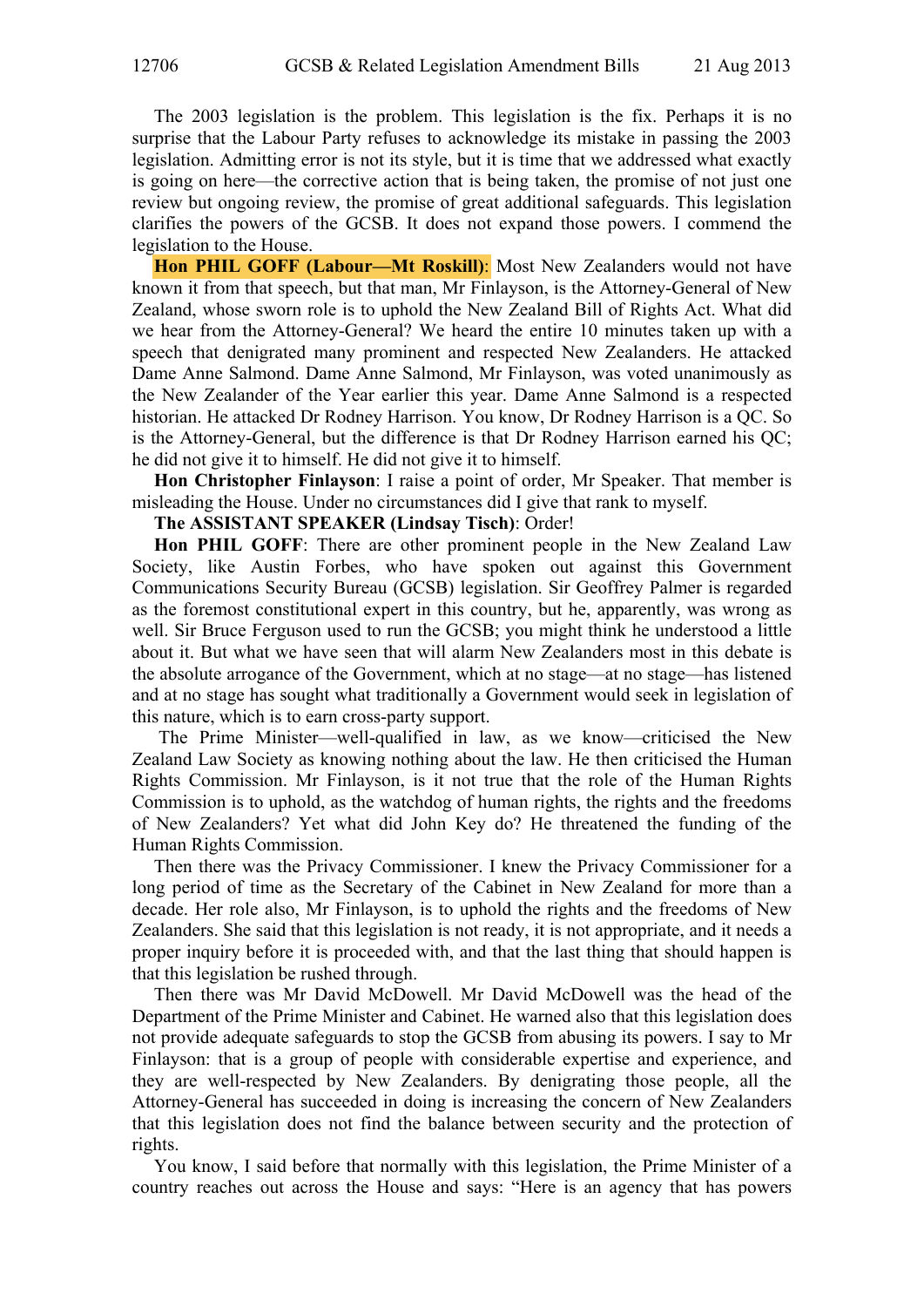unique in a democratic society to intrude into the freedoms of New Zealanders and the privacy of New Zealanders. Here is an agency unique in the fact that it is not subject to openness, transparency, and accountability, because of the nature of what it does. I would like to bring the House together to find a way of getting the balance between security and the rights of New Zealanders." This Prime Minister came into the House and said correctly that Grant Robertson and I had met with the deputy head of staff of his office. And we did. We told her Labour's position. Labour's position is that we accept that there is a need for security agencies. We accept that they need to have the powers to do the job, but we also believe that before you give extended powers to these security agencies, there must be a full independent inquiry. Paula Oliver, his deputy chief of staff, said that, yes, that is exactly what the Australians did. That is what she said. Paula Oliver said that that is exactly what the Australians did.

We are asking for nothing more than what our colleague democracy across the Tasman said was necessary before they gave their powers to their security agency. We said that we need to have proper scrutiny of how those security agencies work. Dr Coleman, you will know that in the United Kingdom and in Australia, Ministers are not allowed to sit on the intelligence and security committees that have oversight over security agencies. In the United States, there are two committees, neither of them controlled by the executive—the presidency—that exercise scrutiny over its security agencies. New Zealand is unique in the democratic world where it has a Prime Minister that is in charge of the committee meant to exercise scrutiny over the GCSB, and where the Minister who should be scrutinised is actually on the committee and chairs it. He sets the agenda. He restricts the times that that committee can meet.

How many times, Mr Finlayson, has that committee met outside of the needs of this legislation? Rarely and briefly, and chaired by a Prime Minister who shows absolute contempt and arrogance for the process by not contributing to it when he is present. I know that because I have sat on the committee, Dr Coleman. I know that when a Minister is in charge of an agency and you are scrutinising that Minister, that Minister should be appearing before the committee. He should not be chairing the committee.

Then Mr Finlayson will say: "But we have recognised that problem and what will happen is I will chair it." I will chair it, says Mr Finlayson. I have no confidence on the basis of your speech, Mr Finlayson, that you would do anything other than ingratiate yourself with the Prime Minister—

**Hon Dr Jonathan Coleman**: I raise a point of order, Mr Speaker. That member is repeatedly bringing the Speaker into the debate—

**The ASSISTANT SPEAKER (Lindsay Tisch)**: I am listening. [*Interruption*] Order! I am on my feet. I am the determiner of that.

**Hon PHIL GOFF**: The fact is that this Prime Minister and this National Government have arrogantly decided that they will impose their will on this House on the basis of only their own party's support and the support of two members of Parliament who are discredited and disgraced in this Parliament. My challenge to Mr Dunne is this: Mr Dunne said 3 weeks ago that under no circumstances would he support this legislation, which gives the GCSB the power to spy on New Zealanders under no circumstances. That man has broken his promise to New Zealand. That man was sacked by the Prime Minister because he leaked the GCSB report. The other man is John Banks, who told the country that he did not know anything about the \$50,000 donation from Kim Dotcom, which he picked up and took when he was personally flown by helicopter to Kim Dotcom's mansion in Helensville—the Prime Minister's electorate. That was not the truth. That was a lie.

Both of those members—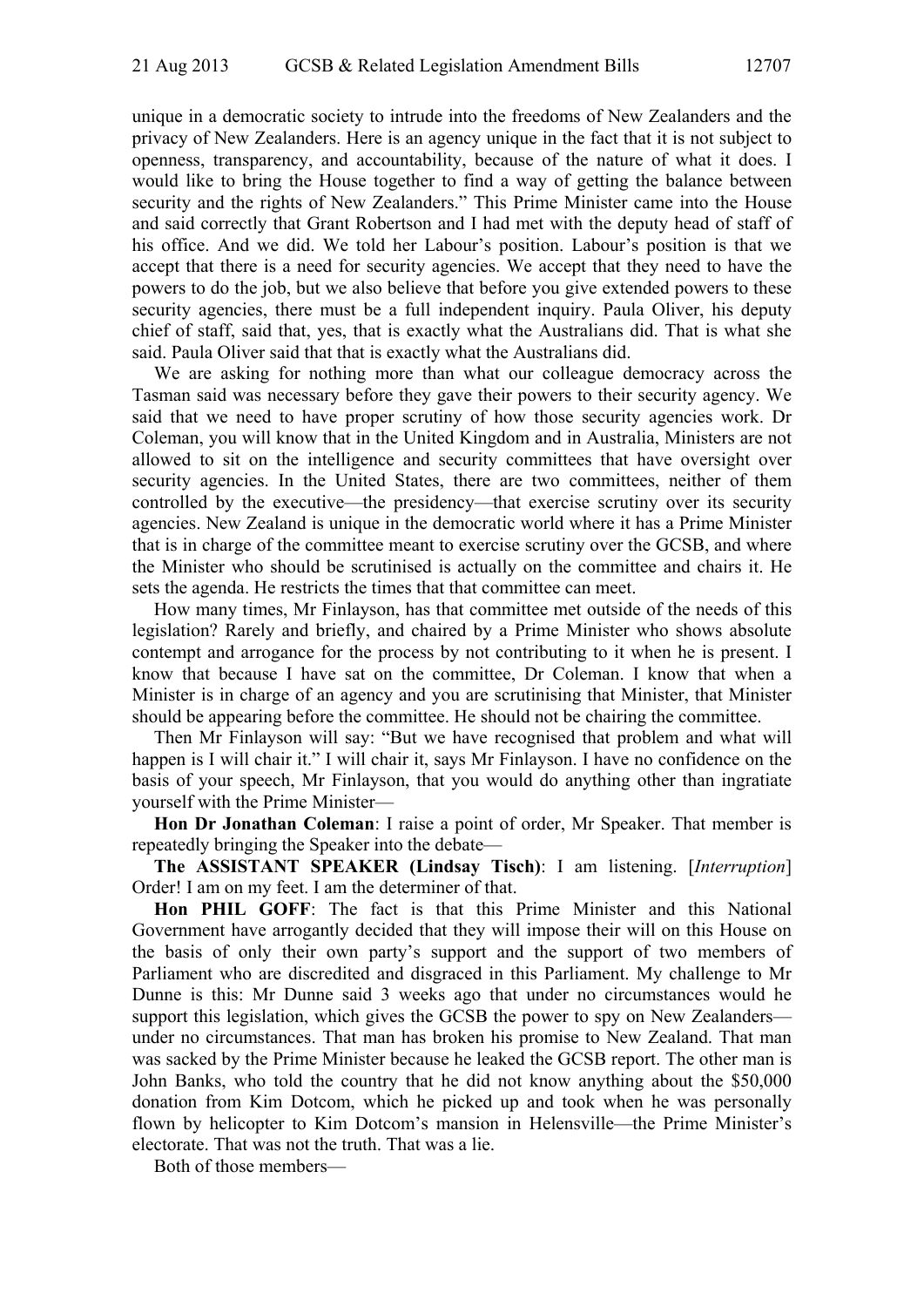**The ASSISTANT SPEAKER (Lindsay Tisch)**: Order! The member must withdraw that comment.

**Hon PHIL GOFF**: I withdraw, Mr Speaker.

The fact of the matter is that this is legislation that does not provide adequate scrutiny. Mr Key said in the course of an interview on *Campbell Live* that the GCSB would not be allowed to look at the content of communications when conducting its cyber-security functions. That is wrong. That is wrong. And yet that man came into the House and said the Opposition did not understand the bill. You know his answer to that? Not to change the law to prevent it, but to do his "King John"—that is, before the Magna Carta—by saying: "But I will not allow them to do that." If you do not want the GCSB to do that, Mr Finlayson, put it in the legislation.

New Zealanders have no confidence in this Prime Minister. He appointed the head of the GCSB. He did not disclose the fact that it was a long-time personal friend. He said he hardly knew him, when he had been having dinner with him. How can we have confidence in that Prime Minister to actually do the right thing when his scrutiny of the GCSB is not open and transparent? If you have safeguards against the abuse of power by the GCSB, you put it in the legislation.

**TE URUROA FLAVELL (Co-Leader—Māori Party)**: TƝnā koe, Mr Speaker. Kia ora tātou katoa. On Monday night 1,500 or so New Zealanders gathered at a public meeting in the Auckland Town Hall and came together in opposition to this legislation arising from the Government Communications Security Bureau and Related Legislation Amendment Bill.

I was not there, but that does not mean that the issues and concerns raised have not been expressed already by the Māori Party. I understand that speakers at that event talked about this legislation as a threat to fundamental freedom. I am told that one of the challenges put to the hui, aside from digs at Dr Rodney Harrison QC, was that according to him through this bill the nation was "sleepwalking into a surveillance society". That was his quote from his speech. Today the Māori Party stands, as we have at every single stage of this legislation, to oppose the virtual nightmare in its absolute entirety.

While the crowd was gathered in Auckland, I was with representatives of whānau, hapū, and iwi at Tūrangawaewae. I know that you arrived there not long after I arrived, supporting them in, I suppose, the seventh-year celebration of the famous koroneihana—the coronation—of King Tuheitia. Just for a second I would like to acknowledge the incredible organisation, the devoted commitment, and the inspirational momentum that that hui represents to the heart and soul of tangata whenua. If you did not know, since 1858 the Kīngitanga—the Māori King Movement—has stood strong to survive intense challenges, wars, land confiscation, poverty, and destitution. It has endured two major global conflicts and several bouts of severe economic crises.

 It is the Māori Party's submission that the introduction of mass surveillance must surely be seen as yet another injustice that our iwi have had to withstand. Tangata whenua are saying today in this House that we will never ever agree to submit to surveillance by the Government's spy agencies. Each of our iwi have horrendous stories to tell of the experiences that we have been put through in the name of colonial rule.

I have listened to what Tūhoe leader Tāmati Kruger has said about the impact of this bill. Tāmati told the nation that Tūhoe know all too well about injustice resulting from Crown suspicion, as highlighted by their fraught historic relationship. It was his advice that extending the powers of the Government Communications Security Bureau (GCSB) will only fuel the Crown's suspicions of New Zealanders and contribute to further injustices. Indeed, according to Tāmati, if the legislation is made law. Tūhoe and, by default, all other iwi must find ways of protecting themselves by being vigilant,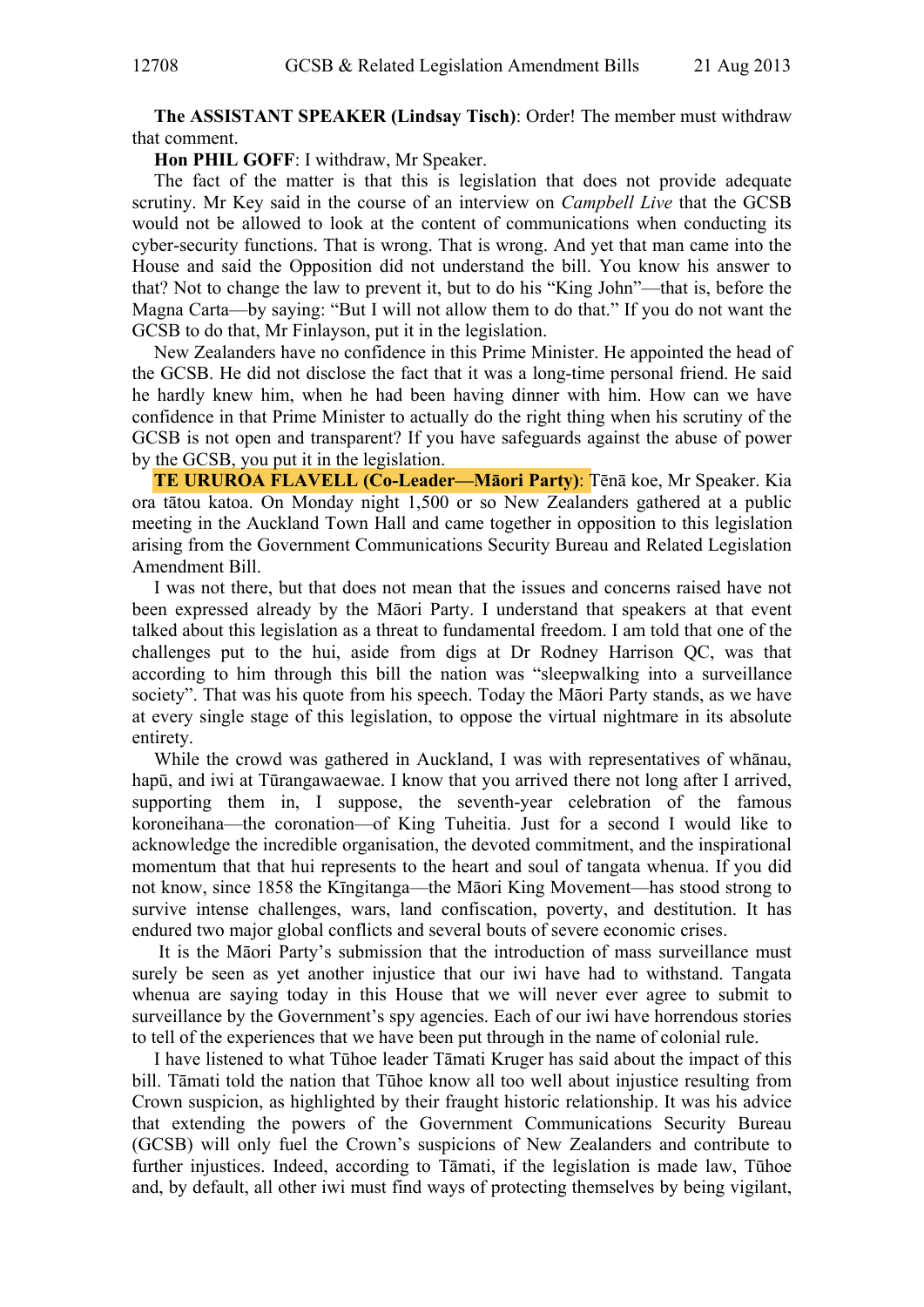as their privacy is no longer respected. I have seen logs of surveillance on innocent Tūhoe people. The Tūhoe raids are a blight on New Zealand society.

The Māori Party has put out there, from the moment that this legislation was floated, that we will oppose it because it is intrusive and it lacks justification for what we believe is an extraordinary extension of the GCSB's powers. This is absolutely consistent with our vigilant opposition to all of the other variations of legislation that have paved the way to this legislation. In 2011 we opposed the Video Camera Surveillance (Temporary Measures) Bill, which was being pushed through under urgency, and called for all of our constituents and the public to make submissions. It was such an issue of importance, yet New Zealanders were given 24 hours to have their say. We also opposed the Terrorism Suppression Amendment Act 2007, introduced by Labour, which was passed post - Operation Eight to justify and validate the actions of the police during Operation Eight.

The Māori Party believes that this latest legislation is inconsistent with the rights of freedom of expression and freedom from unreasonable search or seizure under our law, and that it will merely validate actions like those of Operation Eight, where some police actions were also deemed illegal. As this House knows full well, the Independent Police Conduct Authority report on Operation Eight found that in some areas police had acted "unlawfully, unjustifiably and unreasonably" during those raids. All that this legislation does is increase the powers of the GCSB, and it makes it easier to spy on New Zealanders. Last year we opposed the Search and Surveillance Bill for similar reasons, because we believed that the search powers vested in police officers under the bill were too broad, and we were concerned that they did not require a search warrant. That bill allowed more Government agencies to carry out surveillance operations, changed the right to silence, and allowed judges to decide whether journalists can protect their sources or not.

Earlier this year the Kitteridge report revealed that 88 New Zealand citizens were subjected to surveillance by the GCSB. In the interests of transparency, the Māori Party requested that these names be revealed. However, this request was declined. I think this is one of the key issues of concern for all of us in the Māori Party and, indeed, for Māoridom generally. Why on earth Māori would believe that the State, through its agencies, would act honourably, when history suggests otherwise, is a little bit beyond me.

I want to conclude this debate by referring to an issue I spoke of earlier in the second reading debate, and that was the claims made in 2004 in a newspaper article by Anthony Hubbard and Nicky Hager. Their claims were that SIS spies were investigating Māori activists, perhaps me and others, and Māori in general, including the Māori Party. The articles revealed the campaign coded Operation Leaf in which the SIS was told to gather intelligence on internal iwi business negotiations, finances, and Treaty of Waitangi claims, as well as inter-tribal communications. The article went further to suggest that agents were instructed to watch for dirt on Māori leaders, and that computer geeks had been hired to plant bugs in the computers of Māori organisations.

I think it is important to further describe the context of the time. This was the heyday of Don Brash and his infamous Ōrewa tirade attacking special treatment for Māori. My co-leader, Tariana Turia, crossed the floor in abject opposition to the Foreshore and Seabed Bill. The mighty Māori Party was born and took four seats at the 2005 election. Then, to cap it off, an ancient charge of sedition was taken out by Labour against Tim Selwyn, a young man accused of throwing an axe through Helen Clark's electoral office in protest at the Foreshore and Seabed Bill. Selwyn was later charged under the Crimes Act for the act of sedition, defined as "speech, writing or behaviour intended to encourage rebellion or resistance against the government". Selwyn was charged with the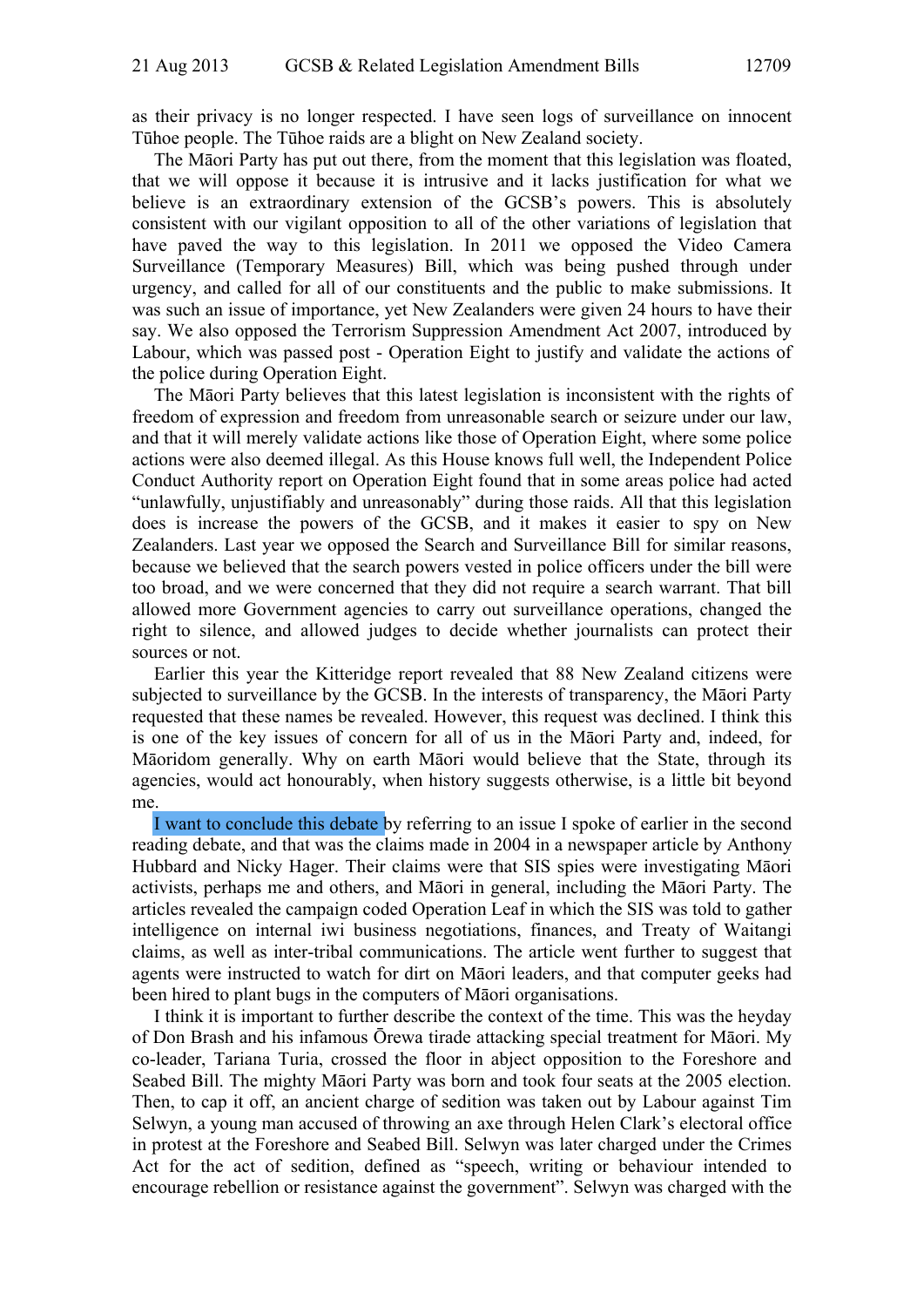publication of a pamphlet, his crime being the opportunity to incite, procure, and encourage violence, lawlessness, or disorder through the publication of that said leaflet. It was the first prosecution for sedition in at least 75 years, and drew considerable controversy. I took us back to that history lesson on a decade ago because the Māori Party has an extremely powerful objection to any such power of the State. We believe that all that these Acts do is invite abuse of our rights to freedom of speech.

To conclude, let me put two facts on the record. Firstly, as a result of the extreme agitation in Māori communities about Operation Leaf, Tariana Turia called for an independent inquiry, writing to the Inspector-General of Intelligence and Security. Her statement at the time was that an inquiry was needed, as New Zealanders take for granted that our freedom to live in an open democracy is a basic standard of living for our nation. In April 2005 the official investigation overseen by Justice Paul Neazor concluded that there was nothing to suggest that the allegations around Operation Leaf were true, and the SIS director of the time, Richard Woods, assured Mrs Turia that there was no cause for concern. The second development was that of the crime of sedition inciting insurrection against the State. This was eventually thrown out by Parliament in October 2007 by an overwhelming majority of 114 to seven. The only party to vote against it was, ironically, New Zealand First.

This history is a vital backdrop for the GCSB legislation that we are debating today. We do not need to waste time on fixing something that is not worth salvaging. It is for that reason that we came out yesterday and declared our universal opposition to amendments put up by parties. We will never contribute to an environment in which a surveillance and siege mentality is overall. We must be free to associate with whomever we want, wherever we want, whenever we want. This legislation threatens our basic human rights. It is invasive and intrusive and we will never support it.

**The ASSISTANT SPEAKER (Lindsay Tisch)**: I understand that the next call is a split call. I call the Hon David Parker.

**Hon DAVID PARKER (Labour)**: And a 1-minute bell?

**The ASSISTANT SPEAKER (Lindsay Tisch)**: Yes, a 1-minute bell.

**Hon DAVID PARKER**: I want to respond to some of the statements made by earlier speakers on the part of the National Party. It is now a matter of record that John Key said on *Campbell Live* that no New Zealander's email content would be looked at. He has since admitted that that is not correct in respect of the cyber-security function of the Government Communications Security Bureau (GCSB). Then he has come to this Parliament today in the third reading debate on the GCSB legislation and now said, despite him having it wrong on *Campbell Live*, in an interview that the media said was par excellence: "Trust me. I know what I'm doing. I am not going to put the protection in the law, but I am not going to give a first-round warrant in respect of section 8A cyber-security warrants that allows the GCSB to look at the content of emails." But he will do it on second-round warrants. He will do it on second-round warrants.

In any event, there is no protection in this legislation against the content of emails being looked at by the GCSB in respect of new section 8A investigations into cybersecurity. I would have thought that that in itself would be enough for the National Party and its support parties to be saying: "Whoa, looks like the Prime Minister got that wrong. We shouldn't be voting for this." But, no, they continue to vote for it.

The next issue is that the Hon Chris Finlayson—in response to a contribution I made in respect of new section 8B, which is inserted by clause 6 and which is the intelligencegathering function, not the cyber-security function, aspect of this bill—rightly pointed out in his response at the Committee stage that new section 14, inserted by clause 12, says there is some restriction on the bureau's function in new section 8B in respect of intercepting private communications.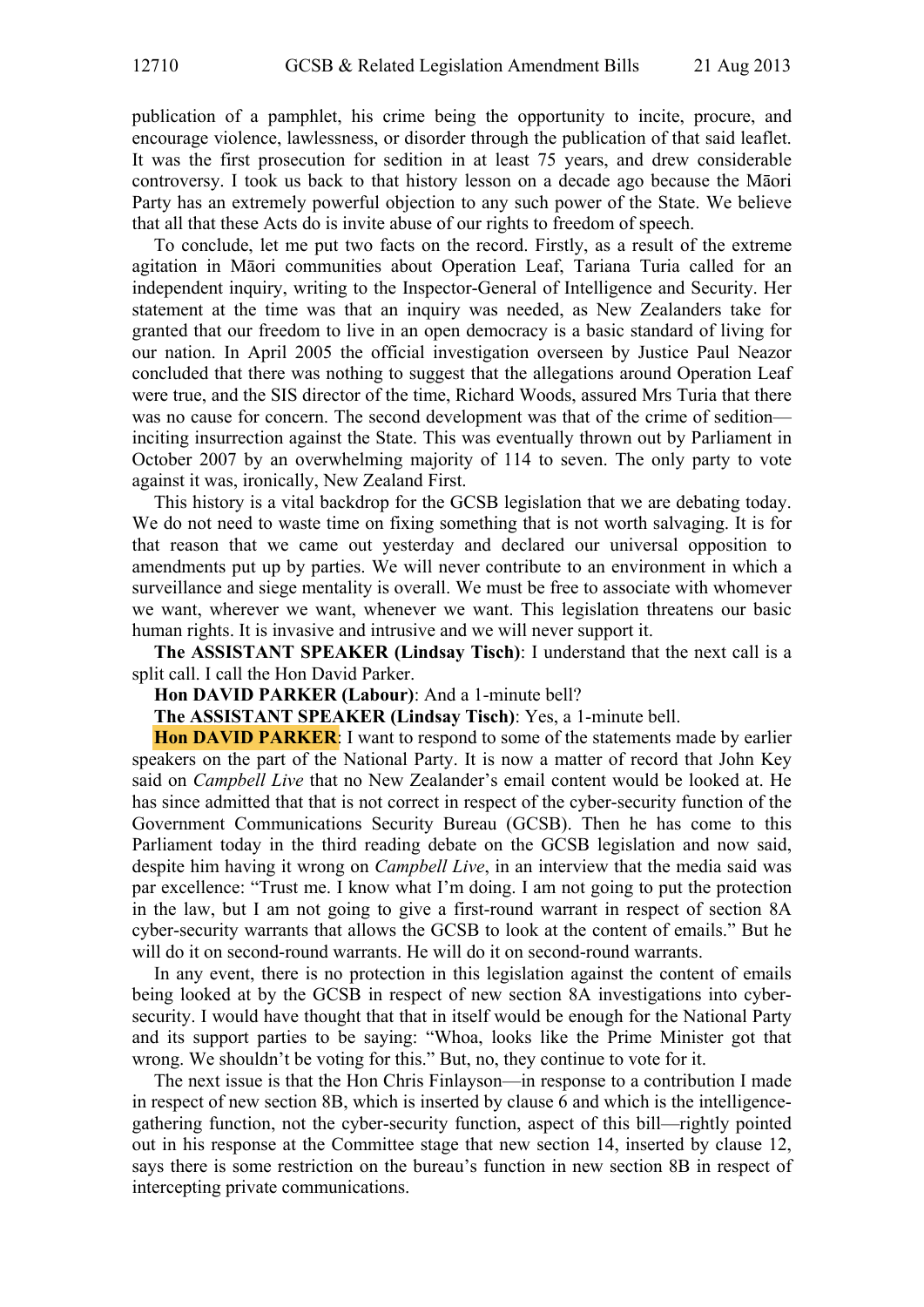What he did not address was the Law Society's concern that the definition of private communications is narrower than the definition of communications. So when Tony Ryall in this debate said that concerns around metadata were irrelevant, he was bypassing the concern raised by the Law Society that the definition of "private communication" is narrower than the definition of "information infrastructure", which includes any communication. There is a difference between those two definitions, and there is an argument that is being put by some that metadata is not the sort of communication that is a private communication. One of the amendments that the Greens put forward was to try to clarify the fact that that metadata was, in effect, private communication, by removing that ambiguity that the Law Society says exists.

We have today seen in the Privileges Committee how that metadata can contain very private elements. We know that within a 2-week period the metadata that was disclosed, probably wrongly, by the Parliamentary Service to the Henry inquiry showed that there were 86—[*Interruption*] Well, it might actually have been accessible under the Official Information Act, but it was wrong for the Parliamentary Service to hand it across. But that showed 86 emails between Andrea Vance and Peter Dunne in a period of less than 2 weeks. It is very unusual—very unusual—to have 86 emails like that, and there have been various innuendoes that have been put around as to what that signified. I am not perpetuating those innuendoes by this contribution; I am making the point that the privacy considerations of a quantity of emails are in that metadata.

Secondly, that metadata disclosed by the Parliamentary Service in the Dunne instance included reference to a meeting, which was in the subject line of the email rather than in the body of the email, and it thought that that was metadata. Arguably, if the Law Society is right, that might be the sort of communication that is not a private communication, as opposed to the body of an email, and that is not clarified by this legislation.

The oversight by the Intelligence and Security Committee—the Hon Phil Goff has already spoken about that. I will make one additional point. There is an express prohibition on that committee. The functions of that committee do not include inquiring into any matter that is operationally sensitive, including any matter that relates to intelligence collection and production methods. So that is no great solace, either. This legislation ought not be supported.

**STEFFAN BROWNING (Green):** I rise to speak to the third readings of the Government Communications Security Bureau (GCSB) legislation. These bills collectively are an arrogant, unjustified, and fundamental extension of the ability of the State to intrude into the private lives of ordinary New Zealanders. These bills pre-empt a very necessary and long-overdue robust and genuinely independent inquiry into all aspects of New Zealand's security and intelligence services.

Something between 75 and 90 percent of New Zealanders say that they are concerned about the direction of this legislation. We are told this through some polling. So, even on a more conservative figure, if National MPs or Peter Dunne or John Banks listen to their constituency and their own conscience and vote against this GCSB legislation, then we can have that independent, robust inquiry now, ahead of legislation that can actually address the realities of need and civil rights and the expectation of privacy that is so strong among New Zealanders. New Zealanders have jealously guarded democratic rights and freedoms, and it is anathema to those rights and freedoms to support this legislation. I implore one of the 61 MPs who have previously supported this legislation to change at this vote and allow a full inquiry first.

The Government has failed to provide a real justification for this fundamental attack on our democratic rights and freedoms, and the legislation facilitates the legal establishment of a surveillance State in New Zealand. The total State access to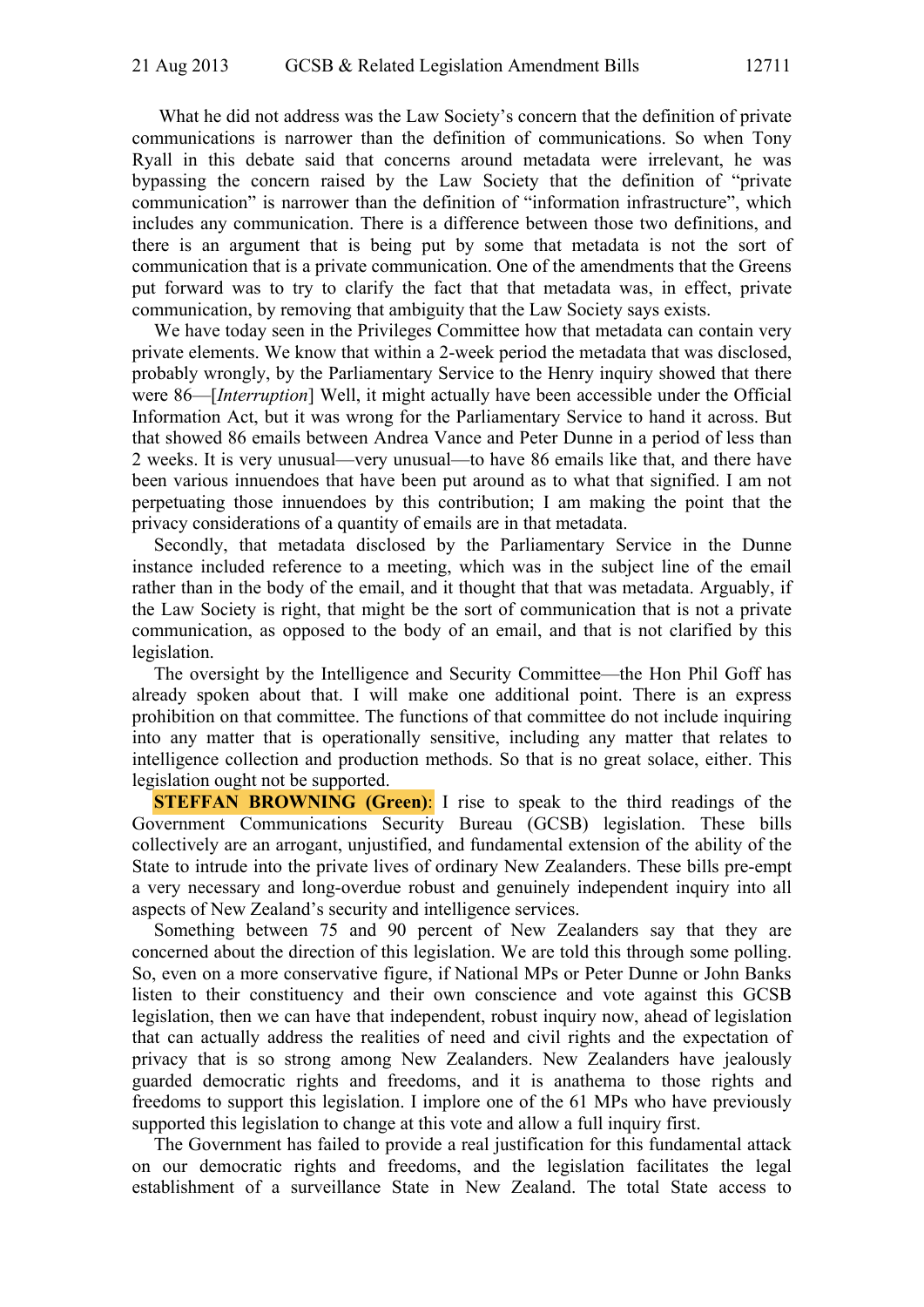surveillance is of the kind that was previously imagined only in fiction—*Nineteen Eighty-Four*, for example. However, this previous fiction has now been revealed as a reality in the US with the revelations of mass surveillance activities by the GCSB's "Five Eyes" partner, the USA's National Security Agency. The Waihopai spy base is the face of the National Security Agency and the GCSB in New Zealand. I want to acknowledge Bob Leonard, who passed away just over a week ago, aged 74. Bob visited the USA GCSB Waihopai spy base, albeit from the perimeter fence, more often than any one member of Parliament, or possibly more often than all of us put together.

Bob moved to New Zealand to escape the Reagan era and threats of nuclear war. In 1987 Bob helped found the Anti-Bases Campaign when the Waihopai spy base was first announced. Bob knew of the links with the military and the USA's big business. A true gentleman and advocate for peace to the end, Bob Leonard was also the "Uncle Sam" for the street theatre at many of our protests. Bob Leonard founded *Peace Researcher* in 1983, which he edited and wrote extensively for. Bob Leonard wrote all of the Anti-Bases Campaign's submissions, some of which are remarkably topical, such as the one on the Government Communications Security Bureau Act, which is now being replaced with these bills. He fronted up at parliamentary select committees, including—well, it is not a parliamentary one—the Intelligence and Security Committee. He spoke at public meetings around the country and gave innumerable media interviews. Bob Leonard was a great example of those people and groups dedicated to true democracy, justice, civil rights, and the environment. These dedicated people and groups are all the more likely to be surveilled by John Key and his schoolmate the Director of the GCSB, using their new powers and "Five Eyes" international spy agency resources to spy on New Zealanders.

This legislation allows economic well-being to be considered as a target around the spying. Does that actually mean academics and environmentalists such as Mike Joy and Bunny McDairmid, or champions of social justice who might dent the profits of this Government's friends? Mass surveillance, such as the surveillance that the USA GCSB Waihopai spy base is part of, would have a very corrosive effect on the kind of free and democratic country that generations have fought for. The Green Party will be opposing these bills. Thank you.

**The ASSISTANT SPEAKER (Lindsay Tisch)**: The Hon Dr Jonathan Coleman.

**Brendan Horan**: I raise a point of order, Mr Speaker. I was seeking the call, and I was up before the honourable member.

**The ASSISTANT SPEAKER (Lindsay Tisch)**: Well, I have called the Hon Dr Jonathan Coleman.

**Hon Dr JONATHAN COLEMAN (Minister of Defence)**: That contribution from the Green member—

**Brendan Horan**: I raise a point of order, Mr Speaker. I ask whether you could indicate whether you had given sufficient consideration to Standing Order 103.

**The ASSISTANT SPEAKER (Lindsay Tisch)**: The Business Committee determines the business under Standing Order 77. It has not allocated any time to you to speak in this debate, and I have called the Hon Dr Jonathan Coleman.

**Brendan Horan**: Point of order. Yes, Standing Order 77 does give—

**The ASSISTANT SPEAKER (Lindsay Tisch)**: Order! I have ruled, and that is the end of the matter. I am calling Dr Jonathan Coleman.

**Hon Dr JONATHAN COLEMAN**: I raise a point of order, Mr Speaker. I just noticed that we are very close to the dinner break, and I am just wondering whether the clock will be restarted at the start of my 10 minutes, because—

**The ASSISTANT SPEAKER (Lindsay Tisch)**: No, you will start—

**Hon Dr JONATHAN COLEMAN**: Well, I did not even get my mouth open.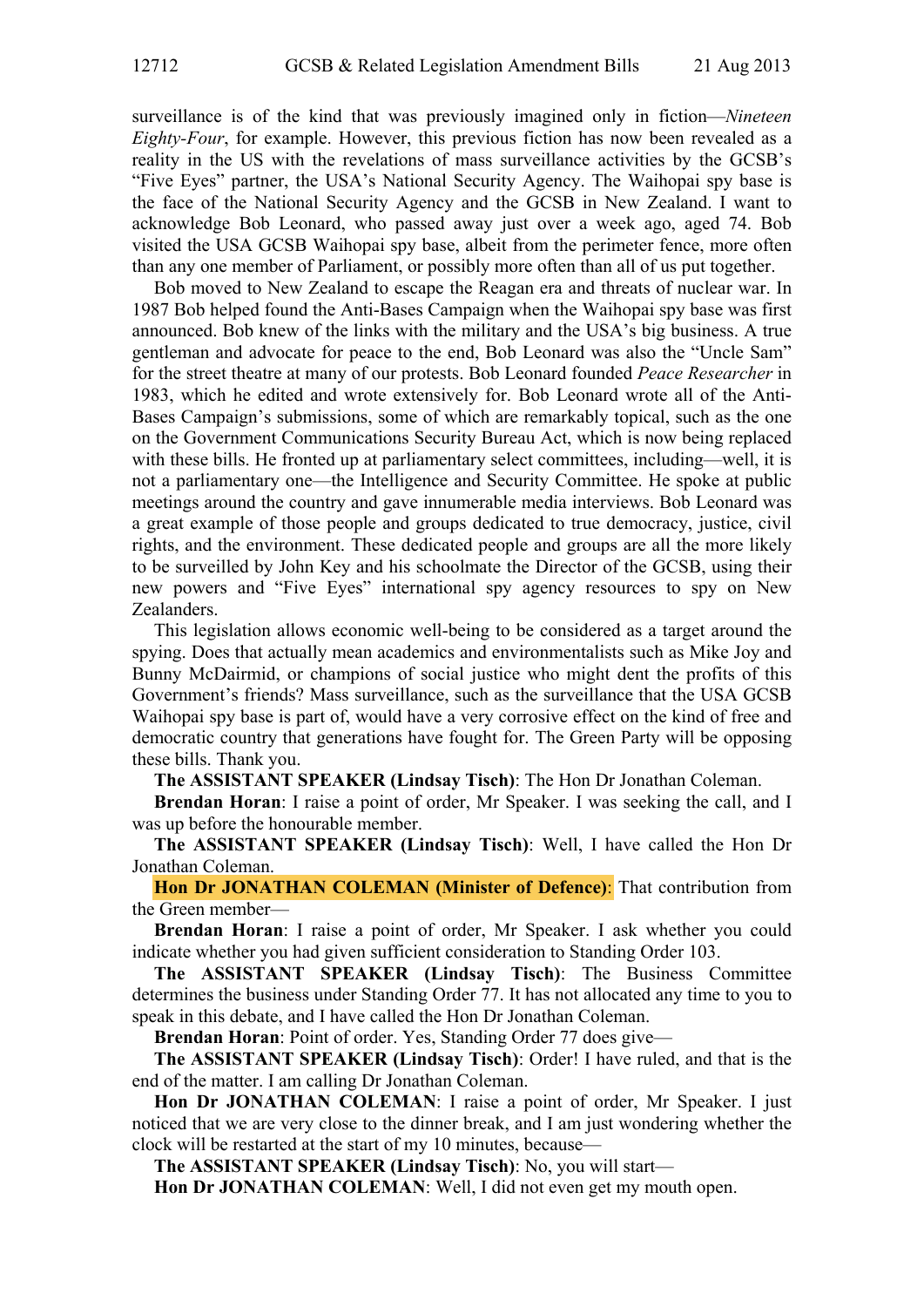## **The ASSISTANT SPEAKER (Lindsay Tisch)**: You will start now.

**Hon Dr JONATHAN COLEMAN**: OK. Well, listening to that Green contribution shows you what a threat that party would be if it ever secures the Treasury benches, because Steffan Browning quite clearly does not believe that there is a need for the Government Communications Security Bureau (GCSB) in New Zealand. That is what you would expect from the lunatic Green fringe, but I expected much more from the Labour Party, and it is very disappointing that through this debate the Labour Party, with the notable exception of David Parker, has failed to—

**The ASSISTANT SPEAKER (Lindsay Tisch)**: I am sorry to interrupt the honourable member. The time has come for me to leave the Chair for the dinner break.

#### *Sitting suspended from 6 p.m. to 7.30 p.m.*

**Hon Dr JONATHAN COLEMAN**: As I was saying, this is vital legislation, which needs to be passed. It is in the very best interests of the nation's security, it is in the very best interests of the New Zealand people, and it is legislation that I am not surprised that the Green Party is not supporting, although I am very, very disappointed with the comments of Labour members here tonight. Those members over there should know better, and they do know better, but they have chosen to play politics with this issue right throughout this debate. What they realise, and Grant Robertson fully understands it, is that the Government is just tidying up the flawed legislation of 2003—legislation that the Labour Government brought into being. There was an inherent contradiction in that law. It allowed the GCSB to act on behalf of Government agencies that had a lawful basis for carrying out surveillance activities, but at the same time, that legislation stipulated that the GCSB could not spy on New Zealanders.

This legislation that the House is going to pass tonight provides a clear and consistent statutory framework for the GCSB, as well as greater oversight. It is absolutely important that the public understands that, because this does not widen the powers of the GCSB—

### **Andrew Little**: Yes, it does.

Hon Dr JONATHAN COLEMAN:  $-\text{as}$  the angry man from the Koru Club is claiming. What it is actually doing is narrowing the powers of the GCSB and providing greater oversight. I can tell you that as technology moves forward, the nature of the national security threats that we face will continue to evolve.

The new section 8, as set out in clause 6 of the Government Communications Security Bureau Amendment Bill, sets out and confirms that the GCSB has three functions. Chris Finlayson covered those very well in his speech, but just to reiterate, they are foreign intelligence; cyber-security; and assistance to police, the New Zealand Defence Force, and the SIS. In light of the modern threats to New Zealand's physical and economic security, each and every one of those functions is vital. I think it is disappointing that no one from the Labour side has actually discussed the substance of the bill, apart from a little bit there from David Parker. There needs to be a far greater contribution from Labour members. But the time has passed. The debate is virtually over.

It is also critical that the GCSB has proper oversight and operates pursuant to very clear legislation. This bill achieves all of those critical requirements. On the matter of foreign intelligence the function of the GCSB is largely unchanged, but the law is made clear and simplified, and it adds protection for New Zealanders inadvertently caught up in incidentally obtained intelligence. That is a very important point.

In regard to the cyber-security function, the bill gives the GCSB a clearly defined and limited role. As we know, cyber-attacks are a growing and ever-changing threat, and this law needs to be updated in response. For that reason, the bill sets out a very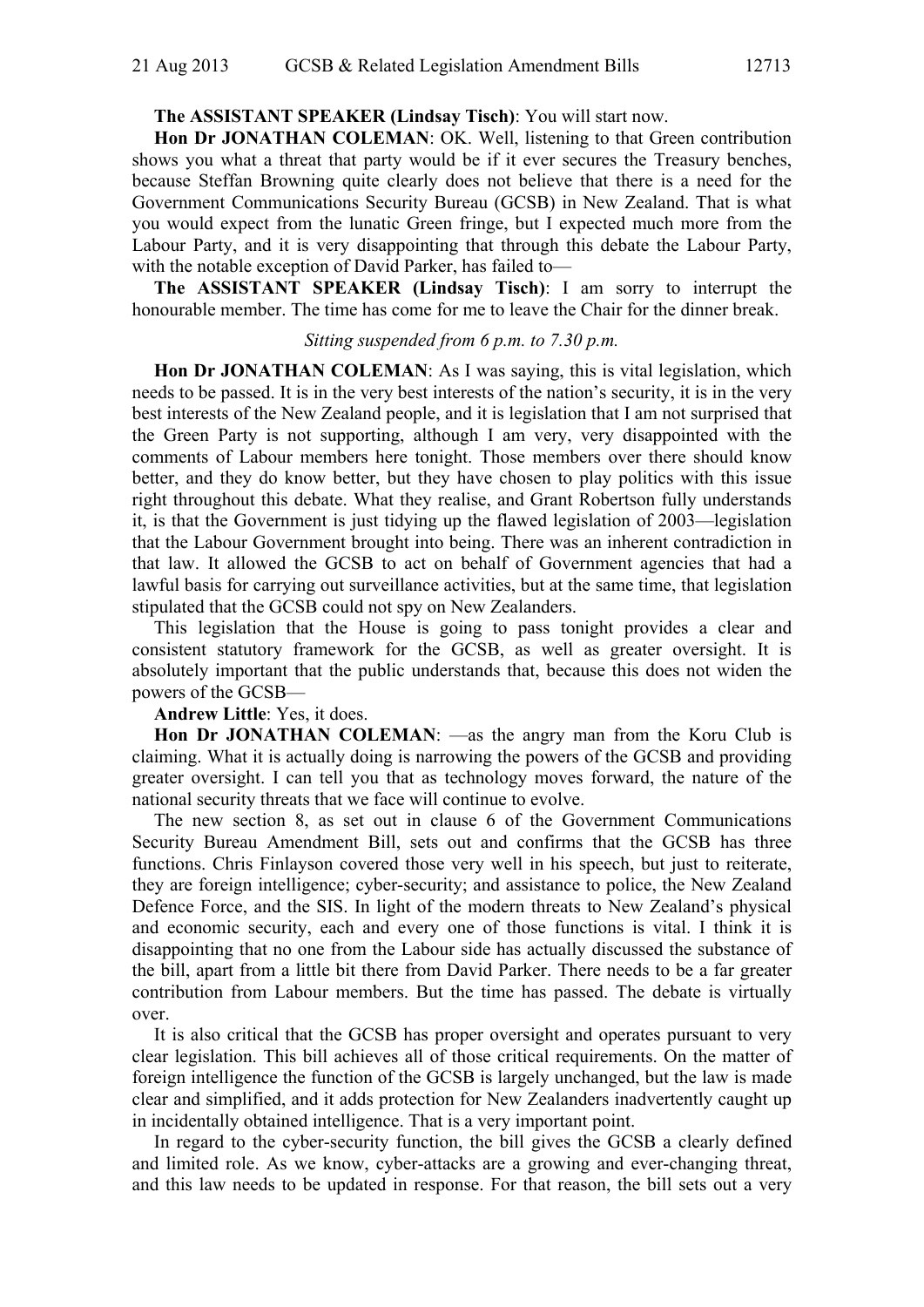clear mandate for the GCSB to help Government organisations and private companies prevent cyber-attacks, thereby protecting our economic well-being and our intellectual property. The threat from those cyber-attacks is very real. The damage that they can inflict, from theft of intellectual property through to damage of critical infrastructure, is a threat that New Zealand faces on an almost daily basis. Those who suggest that New Zealand should not empower our security agency to protect the country from those types of threats are, frankly, being both very reckless and extremely naive.

Left-wing critics of this bill are effectively saying that New Zealand should refuse to provide cyber-security protection to New Zealand citizens and businesses. Doing so would not be a grand act of principle; it would be the single most reckless security decision that any New Zealand Government has ever taken. No serious political party would ever consider abolishing the police and leaving New Zealanders vulnerable to internal criminal threats. No serious party would consider abolishing the New Zealand Defence Force and leaving New Zealand unable to protect itself from external threats or to pursue our interests overseas. So no serious political party could seriously suggest kneecapping the GCSB's cyber-security function—New Zealand's single biggest defence against a new and insidious form of attack that is more than doubling every year. But Russel Norman explicitly spoke out against the GCSB. He spoke about a global surveillance State. He called New Zealand under the National Government an authoritarian State. I believe that is misleading and untruthful. But what it does show is that the Greens do not believe that the GCSB has a function in New Zealand, and, quite frankly, that is reckless and irresponsible, and just demonstrates that they are unfit to ever be part of a Government. I think the Labour Party should bear that in mind.

The bill also provides the GCSB with the legal framework needed to ensure that it can provide a vital level of protection to New Zealand and the oversight to make sure that it does so lawfully. In terms of its assistance function, this bill makes it clear that when the GCSB assists another agency, it is subject to the same limitations, oversight, and restrictions that the requesting agency is subject to. As Minister of Defence I am directly aware of just how important the assistance of the GCSB is for keeping our people safe when they are overseas on deployment. Although we cannot talk about the operational details, it has to be put on record that the work of the GCSB saves New Zealand lives when our people are on deployment in theatre. There is no question that that has happened. So I am very disappointed, actually, that Phil Goff has not shared some of the knowledge that he has from his time as Minister of Defence and Minister of Foreign Affairs and Trade and instead has decided to play petty party politics.

It is also true that the GCSB's resources are absolutely vital for assisting the SIS and police. It would be beyond stupid to try to replicate those functions independently across all three agencies. That would drastically increase costs and decrease effectiveness. Of course, there has been a lot of talk during this debate about oversight of the GCSB, but increased oversight is exactly what this legislation enables. It provides a clear and consistent statutory framework under which the GCSB will operate.

The Labour Party has done a good job of pretending to be constructive during the debate, but its demands for safeguards have pretty much been hollow political posturing. The safeguards are already there in the legislation. They are probably the most extensive safeguards that exist in any New Zealand legislation. Labour has called for limits on warrantless powers. The warrantless powers in its 2003 legislation are severely restricted by this legislation, which will pass tonight.

Labour has also called for the inspector-general to be given more powers. That has already happened. The inspector-general will now be one of the most powerful independent officials in New Zealand, and, further, they will have an advisory panel to back them up. Under the old legislation the Inspector-General of Intelligence and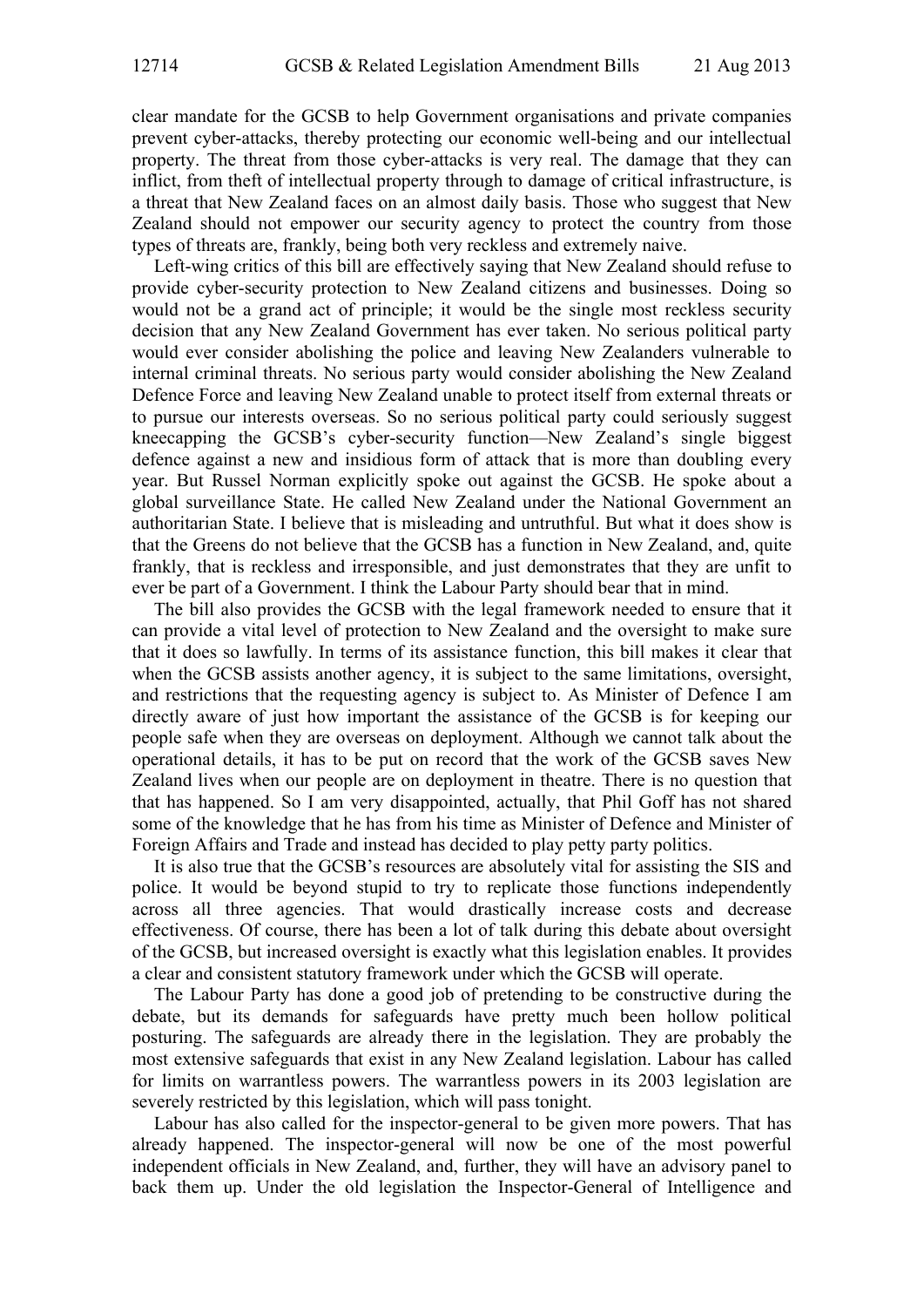Security was a one-person band with limited powers. Under this new legislation the inspector-general will be supported by staffing resources, a deputy, and a two-person panel. The inspector-general will also be able to undertake on-the-spot surprise audits.

Labour has called for a review of the legislation. This legislation requires not only that an independent review occur before 30 June 2015 but that subsequent reviews be held every 5 to 7 years. It is already there in the legislation.

So for all the hyperbole, the debate has boiled down to the simple question of whether new sections 8 to 8D represent an expansion of the GCSB's powers. Everything else has been noise. This bill provides a vast array of further checks and balances. New limitations have been added, such as the requirement that warrants must be issued jointly by the Minister responsible for the GCSB and the Commissioner of Security Warrants, and that privileged communications cannot be targeted. The GCSB will have to report annually on the number of warrants and authorisations issued and the number of instances where it provided assistance to the three agencies. Further public hearings will be held, and there will be an independent review of the operations and performance of the GCSB and the New Zealand SIS in 2015 and then every 5 to 7 years afterwards. Those changes have improved the legislation, enabling greater transparency and stronger independent oversight.

There has also been plenty of scrutiny and debate around process. There were 122 submissions. The Prime Minister chaired the Intelligence and Security Committee, which considered those submissions, and I would ask the public to consider this: in what other country in the world could someone like Kim Dotcom come into Parliament and harangue a Prime Minister? That is exactly what happened there. So to say that we have not been upfront and open about the legislation is totally misleading. Anyway, I think we have outlined comprehensively the case for the GCSB. We have described the three functions. This is vital legislation for New Zealand. It is intrinsically tied up with our security. It is good legislation. It should pass. I commend this legislation to the House.

**BRENDAN HORAN (Independent)**: Given the importance of this Government Communications Security Bureau legislation, I seek the leave of the House and of my colleagues to make a very short 5-minute contribution to this debate.

**The ASSISTANT SPEAKER (Lindsay Tisch)**: This is a time-limited debate. There have been 12 speakers. The member can seek leave, but I just remind the member that there have been 12 speakers and it is a time-limited debate. If the member wishes to seek leave, he can.

**Hon TREVOR MALLARD (Labour—Hutt South)**: I raise a point of order, Mr Speaker. I think one of the problems with the leave will be if a member seeks it for a short time, because that, of course, is as short or as long as a piece of string. If the member sought leave for 5 minutes, then certainly the Labour Party would not object.

**The ASSISTANT SPEAKER (Lindsay Tisch)**: The House can decide. There is a point of order from Brendan Horan.

**BRENDAN HORAN (Independent)**: I seek leave for a 5-minute contribution.

**The ASSISTANT SPEAKER (Lindsay Tisch)**: Leave is sought for that purpose. Is there any objection? There is objection.

**BRENDAN HORAN (Independent)**: Given the long-term ramifications of this legislation, I seek the leave of this House and of my colleagues to make a 4-minute contribution.

**The ASSISTANT SPEAKER (Lindsay Tisch)**: No, no. You sought leave, and leave was denied. It is your right to seek leave. It is the right of the House to determine otherwise.

**Brendan Horan**: I raise a point of order, Mr Speaker.